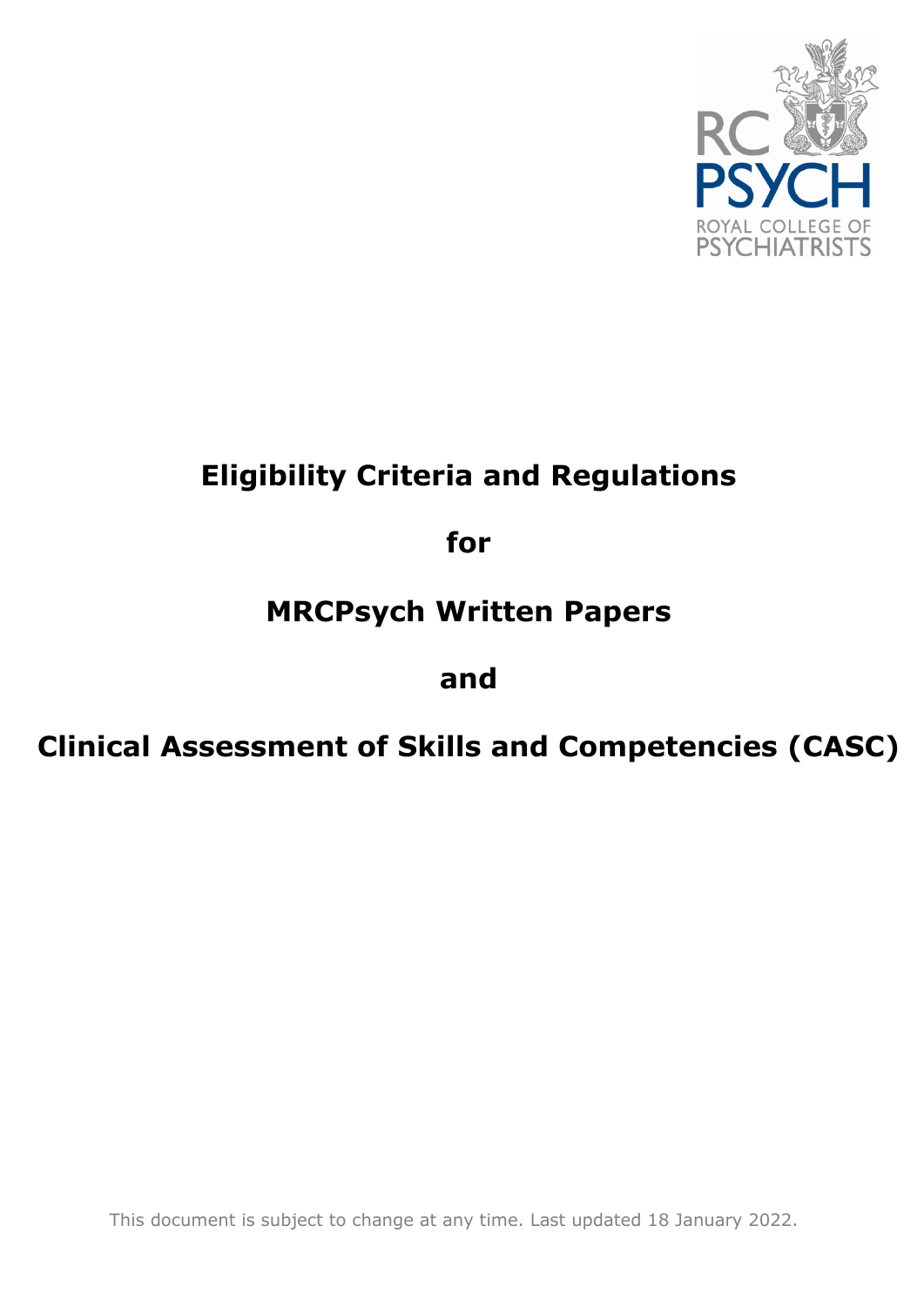# **CONTENTS**

|                | SECTION 1: ELIGIBILITY CRITERIA - EFFECTIVE 15 NOVEMBER 2018 3             |  |  |  |  |
|----------------|----------------------------------------------------------------------------|--|--|--|--|
| 1.             |                                                                            |  |  |  |  |
| 2.             |                                                                            |  |  |  |  |
| 3.             |                                                                            |  |  |  |  |
| 4.             |                                                                            |  |  |  |  |
| 5.             |                                                                            |  |  |  |  |
| 6.             |                                                                            |  |  |  |  |
| 7.             |                                                                            |  |  |  |  |
| 8.             |                                                                            |  |  |  |  |
| 9.             | Overseas Candidates and UK Candidates in Non-UK Approved Training Posts 11 |  |  |  |  |
| 10.            |                                                                            |  |  |  |  |
| 11.            |                                                                            |  |  |  |  |
| 12.            |                                                                            |  |  |  |  |
| 13.            |                                                                            |  |  |  |  |
| 14.            |                                                                            |  |  |  |  |
|                |                                                                            |  |  |  |  |
| $\mathbf{1}$ . |                                                                            |  |  |  |  |
| 2.             |                                                                            |  |  |  |  |
| 3.             |                                                                            |  |  |  |  |
| 4.             |                                                                            |  |  |  |  |
| 5.             |                                                                            |  |  |  |  |
| 6.             |                                                                            |  |  |  |  |
| 7.             |                                                                            |  |  |  |  |
| 8.             |                                                                            |  |  |  |  |
| 9              |                                                                            |  |  |  |  |
| 10.            |                                                                            |  |  |  |  |
| 11.            |                                                                            |  |  |  |  |
| 12.            |                                                                            |  |  |  |  |
| 13.            |                                                                            |  |  |  |  |
| 14.            |                                                                            |  |  |  |  |
| 15.            |                                                                            |  |  |  |  |
| 16.            |                                                                            |  |  |  |  |
| 17.            |                                                                            |  |  |  |  |
| 18.            |                                                                            |  |  |  |  |
|                |                                                                            |  |  |  |  |
|                |                                                                            |  |  |  |  |
|                |                                                                            |  |  |  |  |
|                |                                                                            |  |  |  |  |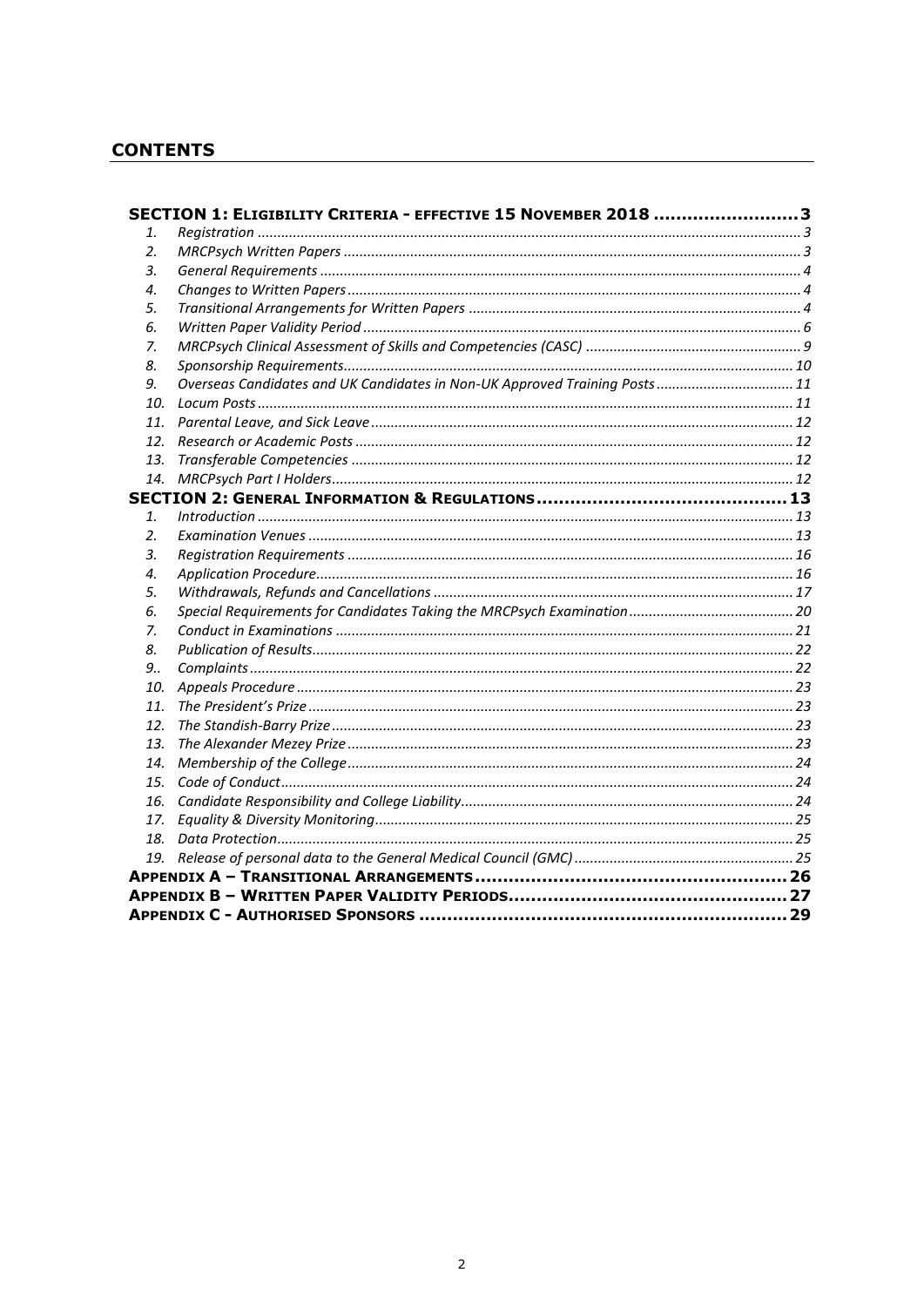# <span id="page-2-0"></span>**SECTION 1: Eligibility Criteria - effective 15 November 2018**

Please note that the MRCPsych Examinations can be taken by:

- Doctors in an approved training programme
- Doctors in the UK who are not in an approved training programme (NB: Please note section 3 below as to the limitations of validity of examinations if taken whilst outside an approved training programme)
- Doctors from the EU who are working or have worked Overseas
- Non-EU doctors who are working or have worked Overseas

All applicants must meet the eligibility criteria set out in these Regulations. Normally posts of a minimum of 4 months duration will count towards relevant eligibility requirements. Please refer to section 3.

#### <span id="page-2-1"></span>**1. Registration**

All applicants must be registered with the General Medical Council or equivalent body prior to entry as well as up to and including the date of sitting all examinations.

# <span id="page-2-2"></span>**2. MRCPsych Written Papers**

The mandatory requirement for entry to sit MRCPsych Paper A is:

• Any fully registered medical practitioner

The requirement for entry to sit MRCPsych Paper B is:

• An approved training programme. It is recommended that you have 12 months experience in psychiatry before attempting Paper B.

#### **OR**

Posts recognised by the Hospital (or Trusts where applicable) as incorporating within contractual arrangements specified time and funding for educational training. Job plans must include dedicated time for academic and educational activities such as attending journal clubs, grand rounds, attendance at an MRCPsych course or equivalent, study leave and regular weekly educational supervision. It is recommended that you have 12 months experience before attempting Paper B.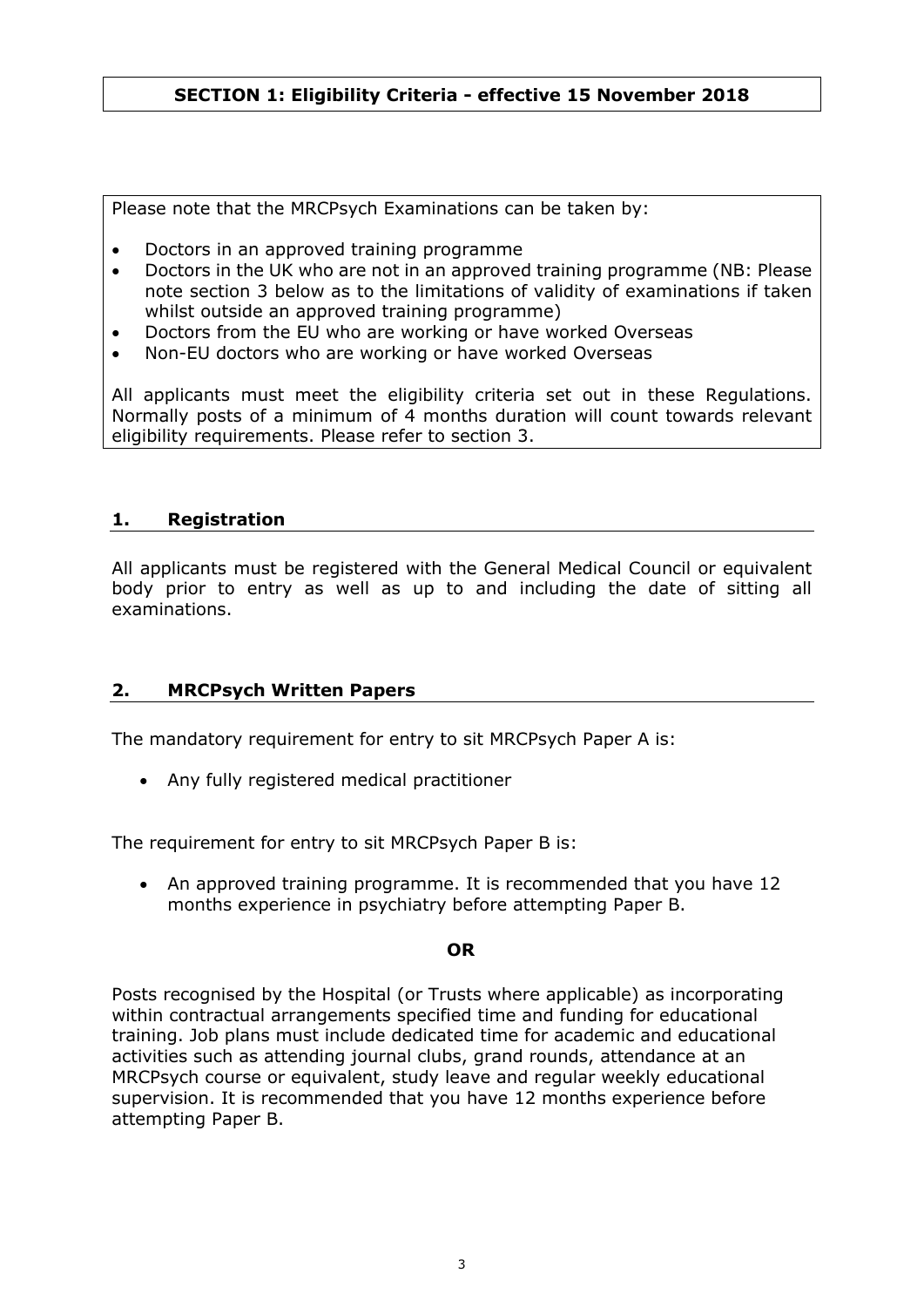#### <span id="page-3-0"></span>**3. General Requirements**

- a. After 12 months of training, the MRCPsych written papers can be taken in any order.
- b. Foundation Programmes or Trust Grades do not count towards eligibility requirements for Paper B or the CASC.
- c. Re-sitting Papers

Unsuccessful candidates may re-sit Papers. Candidates must refer to Section 6c with regards to the number of attempts.

d. With effect from October 2014 an examination undertaken and passed **whilst outside an approved training post** will only count towards a Certificate of Completion of Training (CCT) if the candidate re-enters training within seven years of passing the relevant examination. The seven-year period commences with the date of publication of results.

For the avoidance of doubt such a pass can still count towards completion of the MRCPsych.

Applications for special adjustments concerning these provisions should be directed to the Training and Workforce Unit of the College.

# <span id="page-3-1"></span>**4. Changes to Written Papers**

Candidates are referred to the announcement in Appendix A, revised October 2018.

#### <span id="page-3-2"></span>**5. Transitional Arrangements for Written Papers**

The following transitional arrangements are for candidates who hold passes in only Paper 1, 2 or 3 prior to the introduction of Paper A and B in 2015:

# **a. Candidates who only hold a pass in Paper 1**

Candidates who only hold a pass in Paper 1 will be required to sit and pass papers A (ii) and paper B prior to being eligible to attempt the CASC. They will have until the end of the Written Paper Validity Period (WPVP) issued with their Paper 1 pass to sit and pass Paper A (ii), Paper B and the CASC. Those who fail to pass all the aforementioned components of the MRCPsych Exam within the WPVP will be required to sit and pass Papers A and B prior to further attempts at the MRCPsych CASC.

#### **b. Candidates who only hold a Pass in Paper 2**

Candidates who only hold a pass in Paper 2 will be required to sit and pass Paper A (i) and Paper B prior to being eligible to attempt the CASC. They will have until the end of the Written Paper Validity Period (WPVP) issued with their Paper 2 pass to sit and pass Paper A (i), Paper B and the CASC. Those who fail to pass all the aforementioned components of the MRCPsych Exam within the WPVP will be required to sit and pass Papers A and B prior to further attempts at the MRCPsych CASC.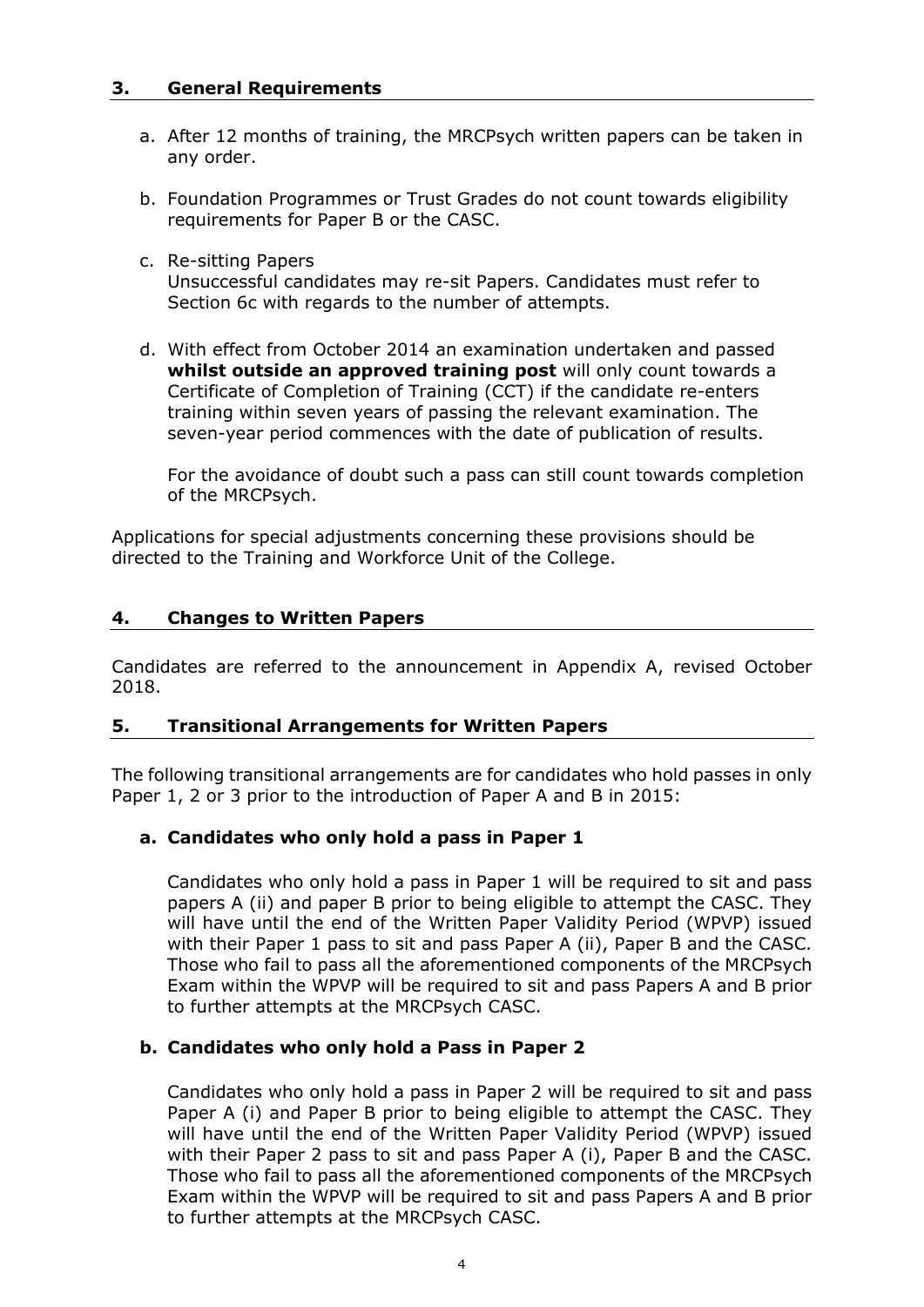# **c. Candidates who only hold a Pass in Paper 3**

Candidates who only hold a pass in Paper 3 will be required to sit and pass paper A (i and ii) prior to being eligible to attempt the CASC. They will have until the end of the Written Paper Validity Period (WPVP) issued with their Paper 3 pass to sit and pass Paper A (i and ii) and the CASC. Those who fail to pass all the aforementioned components of the MRCPsych Exam within the WPVP will be required to sit and pass Papers A and B prior to further attempts at the MRCPsych CASC.

# **d. Candidates who only hold a Pass in Paper 1 and Paper 3**

Candidates who only hold a pass in Papers 1 and Paper 3 will be required to sit and pass Paper A (ii) prior to being eligible to attempt the CASC. They will have until the end of the Written Paper Validity Period (WPVP) issued at the time of the first written paper passed to sit and pass Paper A (ii) and the CASC to do this. Those who fail to pass all the aforementioned components of the MRCPsych Exam within the WPVP will be required to sit and pass Papers A and B prior to being eligible for further attempts at the MRCPsych CASC.

# **e. Candidates who only hold a Pass in Paper 2 and Paper 3**

Candidates who only hold a pass in Papers 2 and Paper 3 will be required to sit and pass papers A (i) prior to attempting the CASC. They will have until the end of the Written Paper Validity Period (WPVP) issued at the time of the first written paper passed to sit and pass Paper A (i) and the CASC. Those who fail to pass all the aforementioned components of the MRCPsych Exam within the WPVP will be required to sit and pass Papers A and B prior to being eligible for further attempts at the MRCPsych CASC.

The College will consider requests from candidates for extensions of time in which to complete all necessary components to complete the MRCPsych. Such requests, which should be accompanied by relevant evidence, will be considered on a case-by-case basis, taking the candidate's individual circumstances into account. Candidates are referred to Section 6c of the MRCPsych Exam Regulations.

All MRCPsych candidates are advised that it is their responsibility to keep abreast of developments about training and examinations through the College website and to inform the Examinations Unit in writing of any changes to contact details. The College has done its best to send a copy of the relevant announcement as also published on the College website to all MRCPsych candidates affected whose identity and contact details are known to the College. However, the College does not have a complete list of all affected candidates and accordingly it is not in a position to guarantee that each affected candidate will receive personal notification. Furthermore, the College does not accept responsibility for misdirected or delayed communications due to incorrect or out of date addresses of candidates.

For the avoidance of doubt, candidates who are NOT subject to the transitional arrangements are required to sit the whole of Paper A for each attempt. Those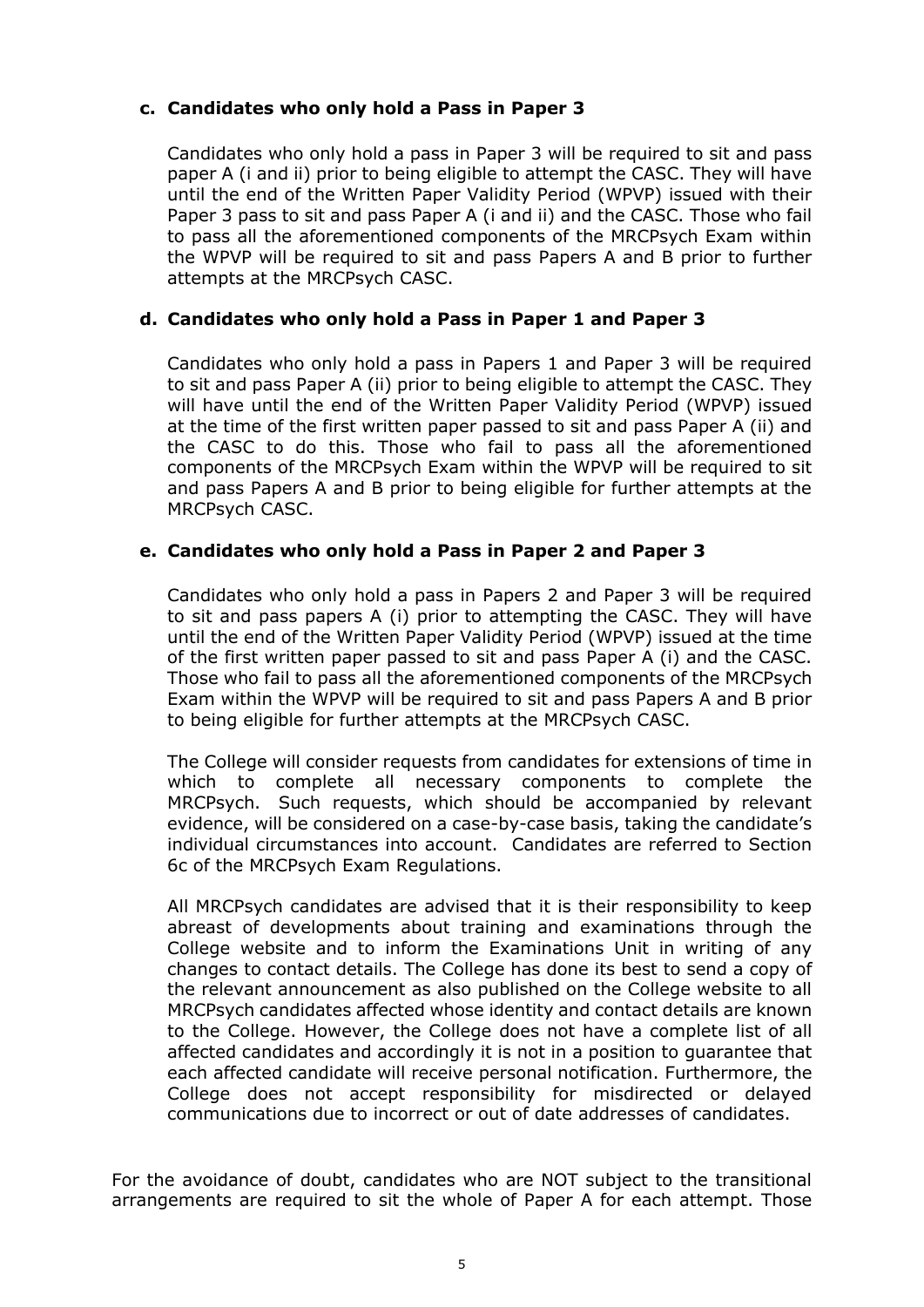who are unsuccessful in Paper A will be required to retake the whole of Paper A and cannot retake part (i) or (ii) only. The split of Paper A into sittings of sections (i) and (ii) is for logistical reasons and only applicable to those candidates who already hold a pass in either Paper 1 or 2 (as the case may be).

# <span id="page-5-0"></span>**6. Written Paper Validity Period**

# **a. Written Paper Validity Period**

#### **Effective from 1 January 2011 all written papers are time limited from the date of passing the first written paper. This regulation superseded all previous regulations pertaining to the validity of all previous papers passed.**

Once the first written component of the MRCPsych examinations has been passed, candidates will have a time limit of 1643 days from the date of publication of results of that written paper to complete all remaining components of the MRCPsych ("the Written Paper Validity Period"). The date of publication of results counts as day 1. Written Paper Validity Dates can be found in Appendix B.

Those who fail to complete all components of the MRCPsych within this 1643-day time period will be required to re-sit and pass Written Papers A and B prior to retaking the MRCPsych CASC. **A new 1643-day Written Paper Validity Period will commence for such candidates starting from the date of publication of the results of the first paper PASSED.**

# **b. Special Adjustments**

Requests can be made for special adjustments to the Written Paper Validity Period. Submissions in writing should be made to the Chief Examiner. The College reserves the right to request submission of any additional documentation.

I. Parental Leave

Those who within the 1643-day Written Paper Validity Period have taken time out from employment and/or training for parental leave will on production of supporting documentation be entitled to a further maximum of 365 days by reference to the period of parental leave.

The following supporting evidence should be submitted in writing to the Chief Examiner:

- Confirmation of parental leave from the Employer confirming the time taken as parental leave.
- Equivalent provisions will apply to adoption leave and any extensions to the Written Paper Validity Period will be calculated by reference to the period of leave taken. Applications should be submitted with equivalent supporting evidence as set out above.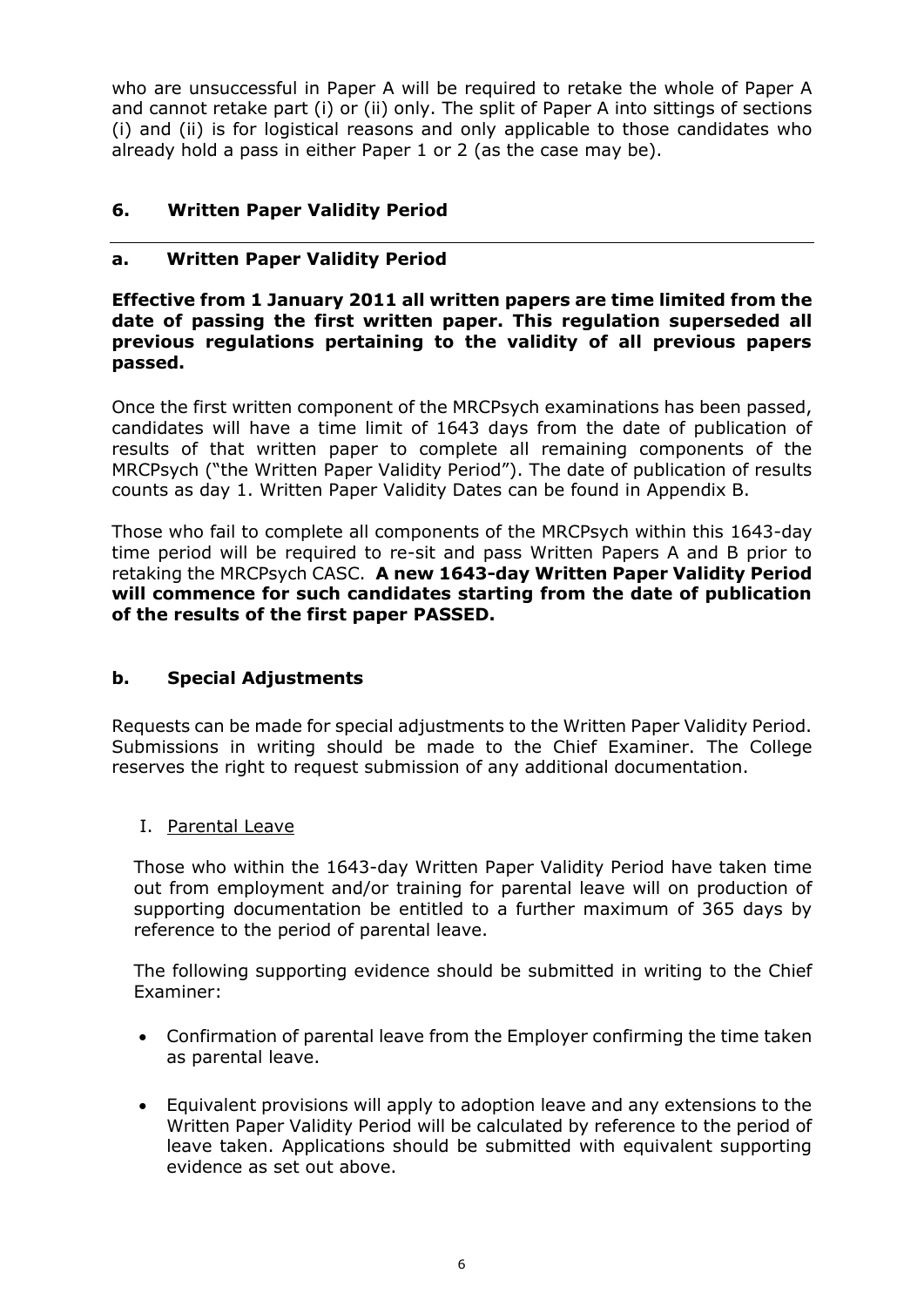Please note that candidates who attempt any component of the MRCPsych examinations during a period of parental leave will only be compensated for the number of possible attempts at examinations they have missed. Once a candidate applies to sit any component of the MRCPsych during a period of parental leave the balance of time of the relevant parental leave will not be taken into account for the purposes of extending their written paper validity period.

#### II. Less Than Full-Time Workers

By reference to the requirement that candidates must have 23 months whole time equivalent in Psychiatry (see section 7), the College acknowledges that less than full time workers will require longer to achieve 23 months whole time equivalent. Accordingly, less than full time workers may be considered for extensions of their Written Paper Validity Period by reference to additional time allowed to achieve this requirement. However, such extensions will only be considered so long as the 23 months whole time equivalent has not been met. Once a candidate has achieved the required 23 months whole time equivalent this basis for an extension of time is no longer applicable. Applications should be made in writing to the Chief Examiner with supporting evidence (including a job description and weekly timetable) from the College Tutor (for trainees where applicable or the Employer (for those in non-training posts).

#### III. Other Exceptional Circumstances

The College will consider applications for an extension of the 1643-day Written Paper Validity period on the grounds of exceptional circumstances on an individual basis. An example would be serious illness. Supporting evidence (including any relevant medical certificates) and a letter from the College Tutor (for trainees where applicable) or the Employer (for those in non-training posts) must be provided.

Applications for permission to undertake more than six attempts at any one component of the MRCPsych examination will be considered by the Chief Examiner. A candidate who wishes to undertake any further attempts must provide evidence of exceptional circumstances and/or significant additional education experience\* to the College whereupon the College will determine whether any further attempts will be permissible. Supporting evidence (including any relevant medical certificates) and a letter from the College Tutor (for trainees where applicable) or the Employer (for those in non-training posts) must be provided. Please refer to section 6c.

Submissions should be made IN WRITING as soon as reasonably possible after the relevant circumstances have arisen, before any further examinations are attempted and PRIOR to the expiry of the Written Paper Validity Period. Retrospective applications will not normally be considered where the applicant has made a further examination attempt in the meantime.

#### IV. Out of Programme

If you require an extension Candidates must inform the Examinations Unit in advance if they are going out of programme, which could be either not working or working outside of clinical psychiatric practice. Supporting evidence,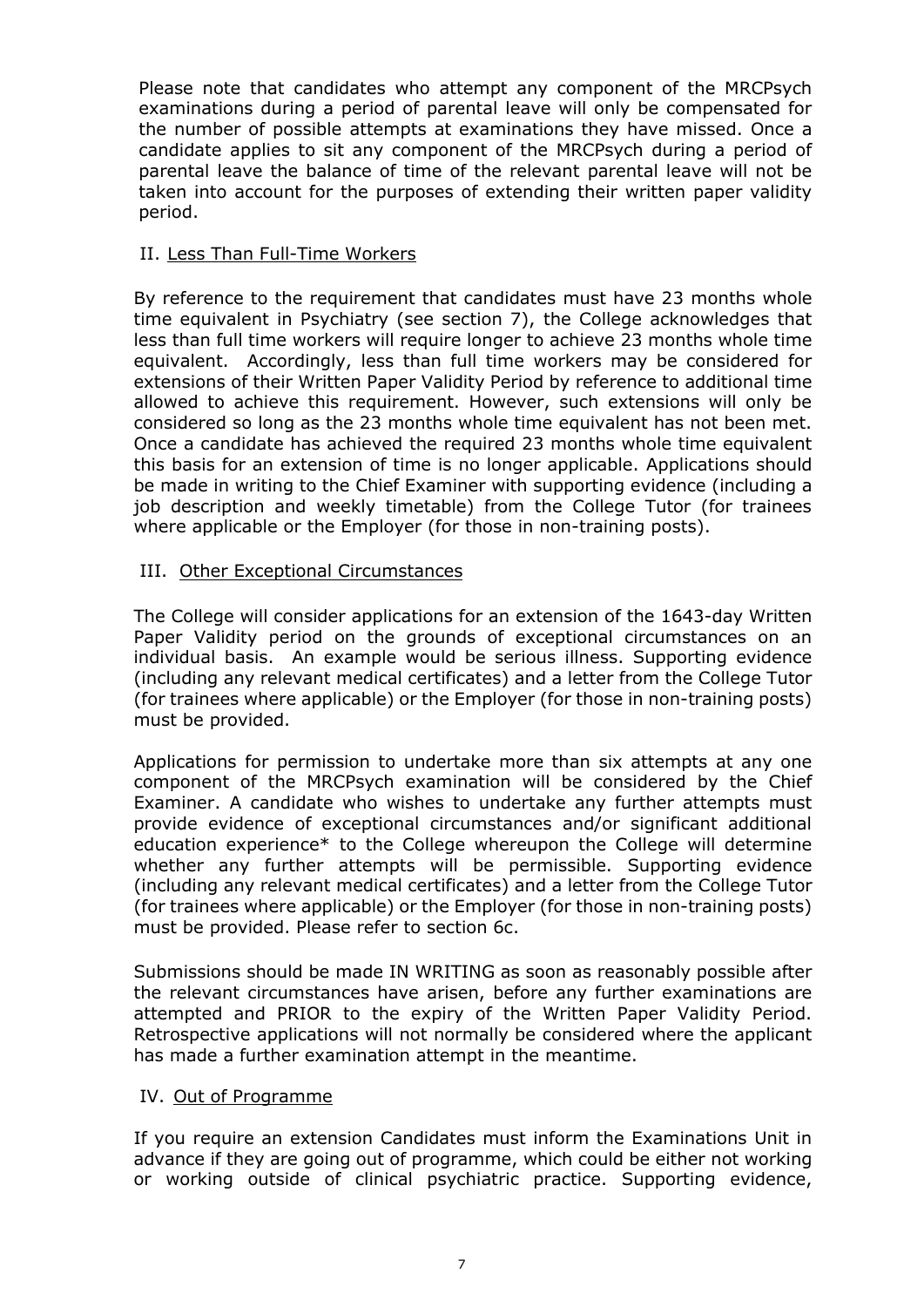including evidence from the Employer confirming the time taken OOP, should be submitted in writing to the Chief Examiner if you require an extension.

Please note that candidates who attempt any component of the MRCPsych examinations during OOP will only be compensated for the number of possible attempts at examinations they have missed. Once a candidate applies to sit any component of the MRCPsych during OOP the balance of time of the relevant OOP will not be taken into account for the purposes of extending their written paper validity period.

# **c. Attempt numbers**

Following a requirement imposed by the GMC, with effect from 1 January 2015, candidates are normally allowed a maximum of six attempts within their individual Written Paper Validity Period at any one component of the MRCPsych examinations (i.e. each written paper and the CASC). A candidate who wishes to undertake any further attempts must provide evidence of exceptional circumstances and/or significant additional education experience\* to the College whereupon the College will determine whether any further attempts will be permissible. Supporting evidence (including any relevant medical certificates) and a letter from the College Tutor (for trainees where applicable) or the Employer (for those in non-training posts) must be provided.

This rule applies to all candidates who will attempt any one component of the MRCPsych after 1 January 2015. Attempts at any of the MRCPsych examinations before this date will not be counted towards the maximum six attempt rule.

Withdrawal from an exam in accordance with these Regulations will not count as an attempt. If you do not formally withdraw from an exam, it will be counted as an attempt for the purposes of the six-attempt rule. Please refer to Section 2.5.

\* **additional education experience** - All requests to undertake more than six attempts will be decided on an individual basis. By way of illustration of the sort of evidence of additional educational experience to be provided, an example would be documented evidence from the candidate's trainer/medical education lead demonstrating that they have discussed and analysed with the candidate their method of preparing for the examination (short and long term) and agreed an alternative strategy or a strategy to augment previous preparation methods. This evidence should be sent to the Head of Examinations who will forward it to the Chief Examiner for review.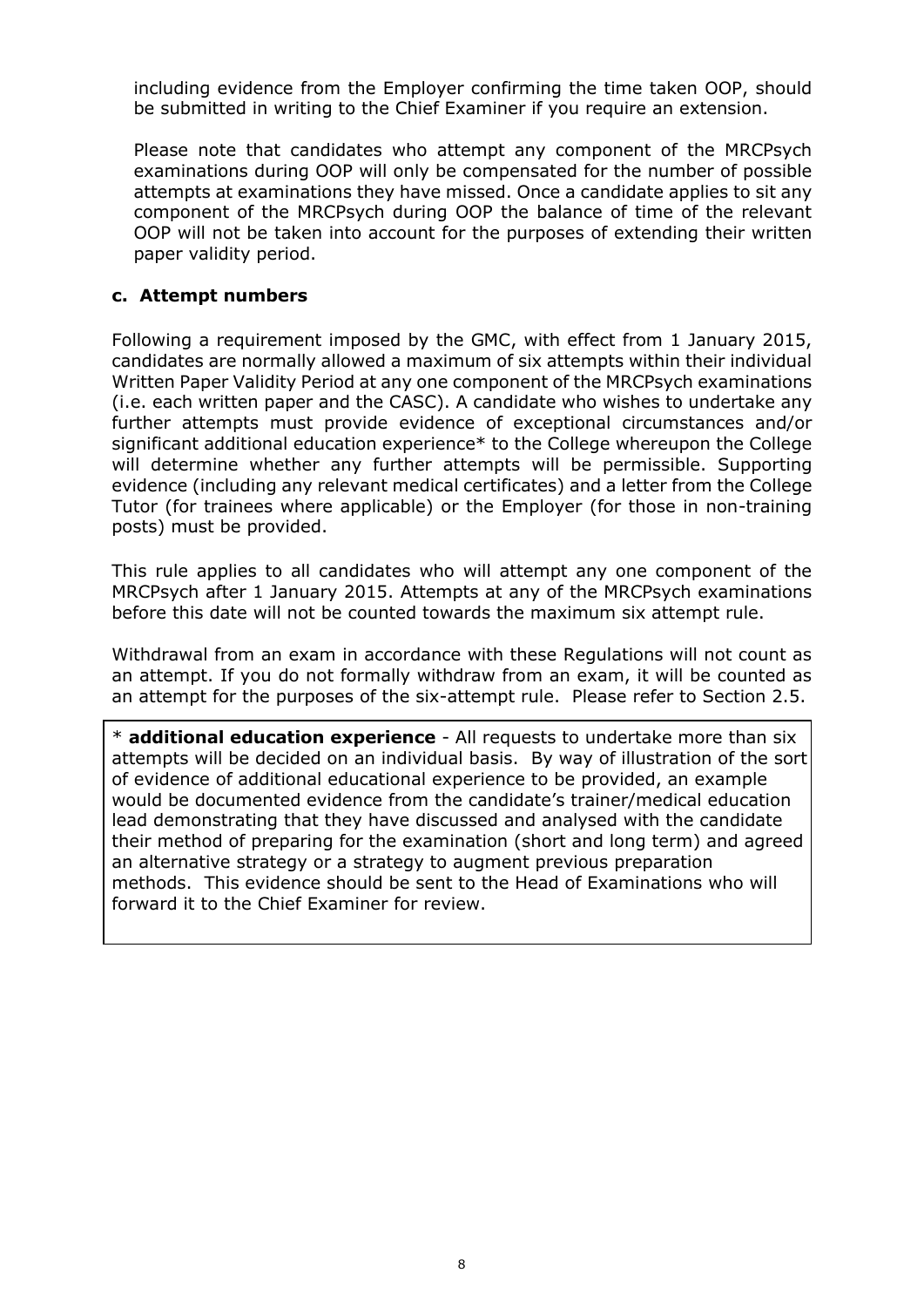# **d. Maximum number of attempts at Clinical Assessment of Skills and Competencies (CASC)**

To ensure equal opportunities for all candidates, whether based in the UK or overseas, no more than two attempts at the CASC are permitted in each calendar year, regardless of venue.

This rule takes effect from 1 January 2020. For the avoidance of doubt this rule does not affect the Witten Paper Validity Period (see paragraph 6a above), nor the GMC imposed rule of a maximum number of six attempts of any one MRCPsych component.

Candidates who wish to make representations for extensions of their Written Paper Validity Period should do so in writing to the Chief Examiner in accordance with paragraph 6 b above.

# **e. Rescinding passes/Commencing a new Written Paper Validity Period**

A candidate may conclude that there will be insufficient time to complete all of the outstanding exam components within the remaining period of his or her individual Written Paper Validity Period. Such a candidate may choose to renounce their existing valid written paper pass with a view to starting a new Written Paper Validity Period. The candidate must notify the Head of Examinations in writing **before** taking the next written Paper, stating that s/he wishes to treat a pass in the next exam diet as the first published for the purposes of calculating the Written Paper Validity Period. Candidates need to be aware that in making such renunciation their previous Written Paper Validity Period will be extinguished and they will then be required to obtain passes in Paper A and B and the CASC within their new individual 1643 day Written Paper Validity Period.

# <span id="page-8-0"></span>**7. MRCPsych Clinical Assessment of Skills and Competencies (CASC)**

# **Training Requirements**

**a. 23 months whole time equivalent** post foundation/internship experience in Psychiatry by the time of sitting the CASC to include the following:

Individual Posts should normally be of a minimum of 4 months duration regardless of the number of weekly sessions. Trainees are expected to work a minimum of 50% (or five sessions a week).

Appropriate experience gained by candidates is to be verified by sponsors.

#### **AND**

**b. A pass in Papers A and B OR comply with transitional arrangements see Section 1.5**

All applicants for the CASC must hold a valid pass in Papers A and B OR comply with transitional arrangements Section 1.5. The Written Paper Validity Period must be valid up until and including the first day of the relevant CASC which an applicant wishes to sit.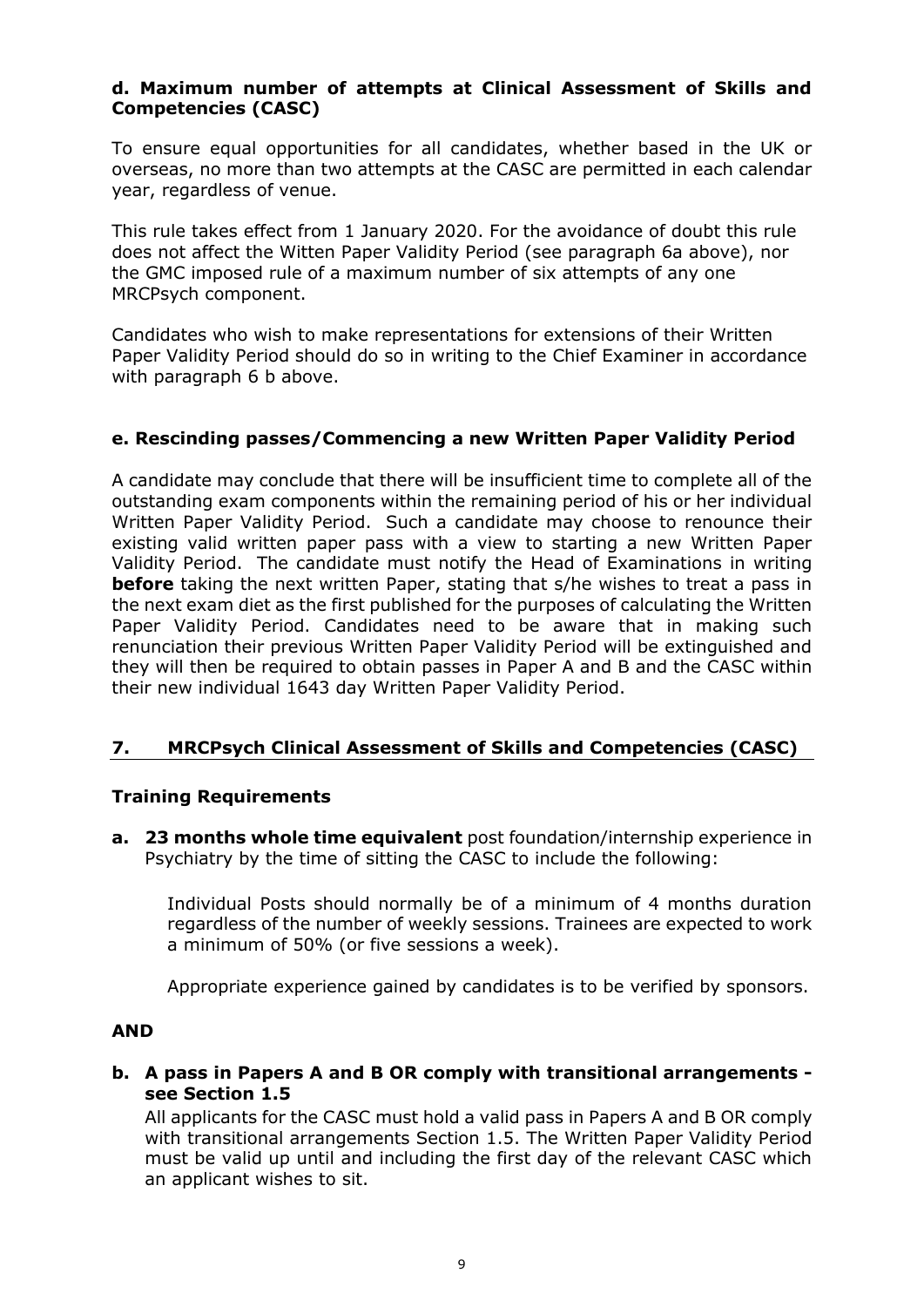Note:

- If a candidate's Written Paper Validity Period expires on the day before the date of the first day of the relevant CASC examination diet, the candidate will be ineligible to sit the CASC.
- If a candidate's Written Paper Validity Period expires on the second or any of the later dates of the relevant CASC examination diet the candidate will be eligible to sit the CASC irrespective of the day allocated to the candidate to undertake the examination.

# **AND**

# **c. For posts within a programme of approved training**

i. Successful completion of Annual Review of Competence Progression (ARCP) (achieved by the time of applying for the CASC) documented on the application form by the Sponsor.

#### and

ii. Sponsorship (refer to Section 1.8 Sponsorship Requirements)

# **OR**

# **d. For all other posts**

i. Successful completion of an Assessment Portfolio demonstrating achievement of equivalent competencies to those defined in the ARCP documented on the application form which must include competencies in Psychotherapy AND Child & Adolescent Psychiatry or Learning Disability (achieved by the time of applying for the CASC).

and

- ii. Sponsorship (refer to Section 1.8 Sponsorship Requirements)
- **e.**

For the following Diets of the CASC only, the requirement in 7 b that all applicants must hold a valid pass in Papers A and B is waived. All other provisions of these Regulations will continue to apply.

UK and Ireland Diet 2, September 2020 Hong Kong Diet 2020, October 2020 UK and Ireland Diet 1, January 2021

# <span id="page-9-0"></span>**8. Sponsorship Requirements**

Sponsorship is required for entry into the MRCPsych CASC for all applicants.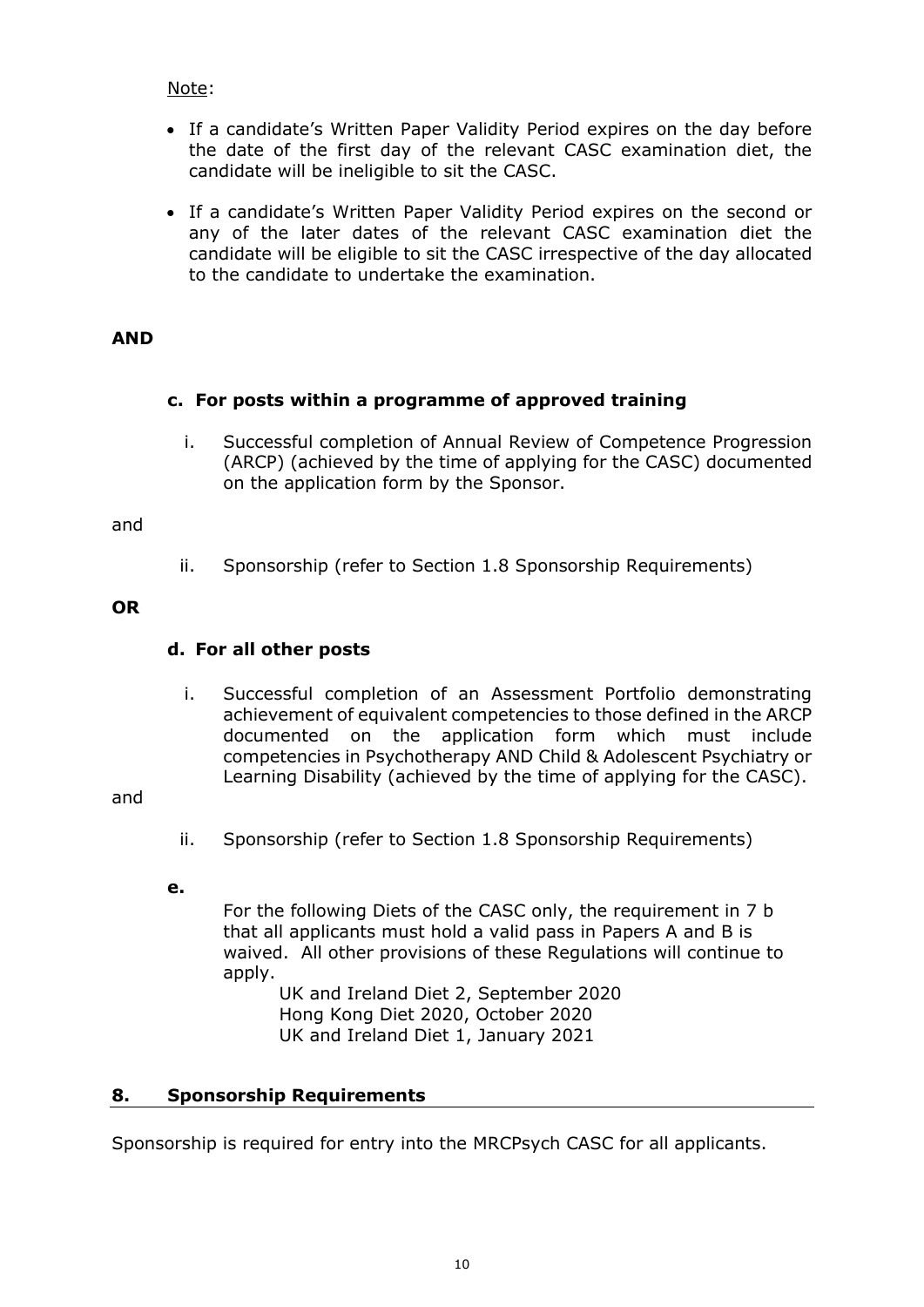Sponsorship forms must be authorised and submitted by an appropriate medical education lead confirming that the eligibility requirements to sit the MRCPsych examinations have been met. A list of sponsors can be found in Appendix C.

Sponsorship must remain valid up to and including the date of the examination. Withdrawal of sponsorship will deem the applicant ineligible. The College reserves the right to verify sponsorship with signatories. If confirmation of sponsorship is not verified the application will be rejected and the College reserves the right to take appropriate action.

# <span id="page-10-0"></span>**9. Overseas Candidates and UK Candidates in Non-UK Approved Training Posts**

Candidates from overseas or in Non-UK approved-Training posts must show their sponsor evidence of having achieved equivalent competencies at appropriate competency levels (year 1, 2, 3) for each component of the examination.

In addition, competencies in Psychotherapy AND Child & Adolescent Psychiatry or Learning Disability must have been achieved by the time of applying for the MRCPsych CASC.

Candidates are expected to undertake the following activities as part of their structured job plans (this is NOT an exhaustive list):

- a. be observed interviewing patients in ward rounds for specified reasons e.g. elicit phenomenology, identify problems, assess risk, negotiate a treatment plan
- b. be observed interviewing patients in out-patient or community settings or other contexts for specified reasons e.g. elicit phenomenology, identify problems, assess risk, negotiate a treatment plan
- c. be assessed via formal presentation of cases with their medical notes; discuss management of cases with their Clinical or Educational Supervisor
- d. be assessed formally in having achieved competencies in Child and Adolescent Psychiatry or Learning Disability AND Psychotherapy.

Assessments and achievement of competencies should take place in a range of settings and psychiatric specialties (see requirements of experience in specialties). The trainee must have received structured, documented feedback on their performance.

# <span id="page-10-1"></span>**10. Locum Posts**

#### **a. LATS**

Locums approved for training (LATS) may count all time in posts towards eligibility requirements.

# **b. All other Locum Posts including LAS**

All other locum posts including locums approved for service (LAS) may count a maximum of EIGHT months towards the time requirements for entry to the examination if they meet all the following criteria: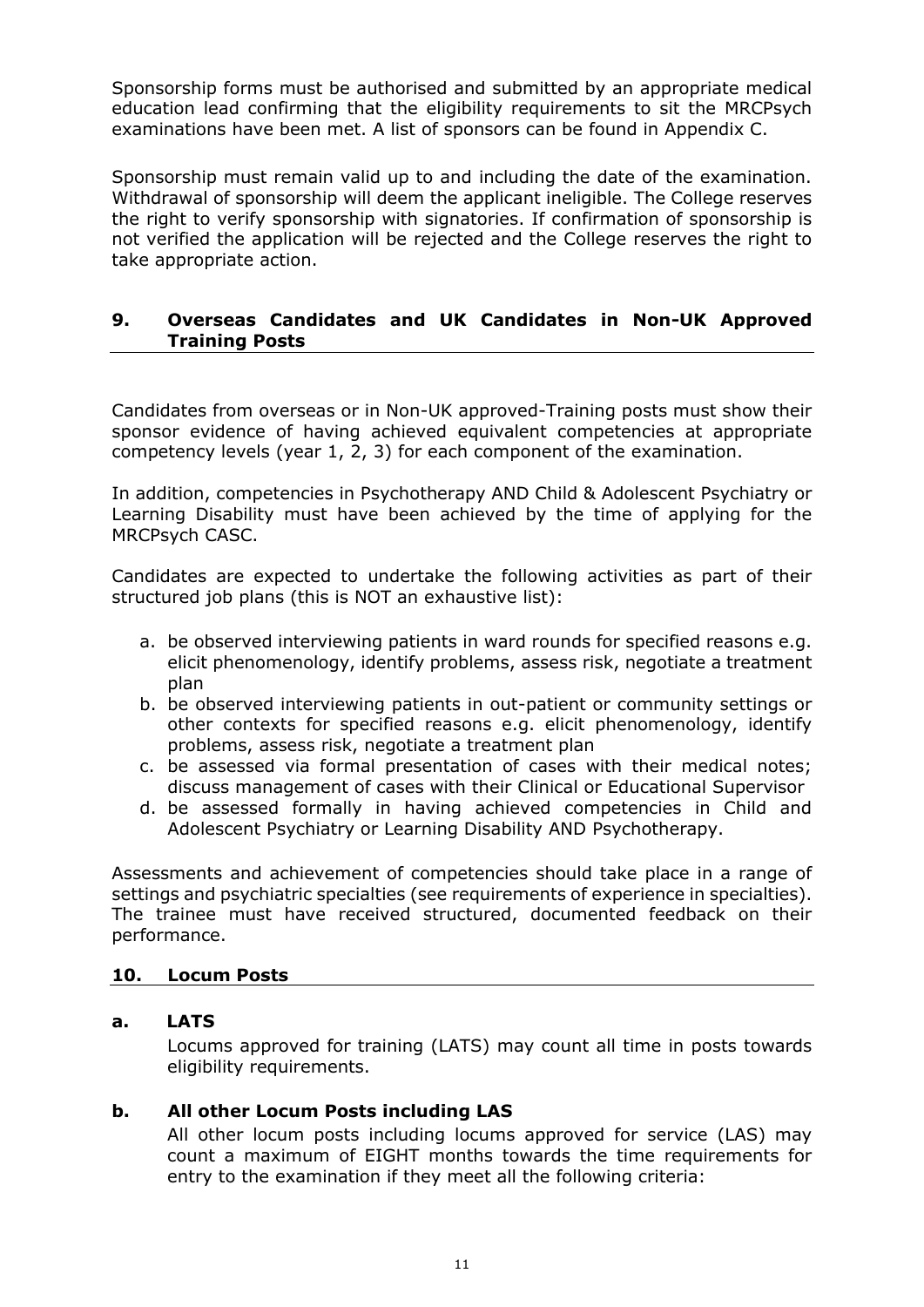- i. Minimum duration of FOUR months whole time equivalent in **Psychiatry**
- ii. Recognised by the Hospital (Trusts where applicable) as incorporating within contractual arrangements specified time and funding for educational training. Job plans must include dedicated time for academic and educational activities such as attending journal clubs, grand rounds, attendance at an MRCPsych course or equivalent, study leave and regular weekly educational supervision.

# **Note: Foundation and Trust Grade posts do not count towards eligibility.**

# <span id="page-11-0"></span>**11. Parental Leave, and Sick Leave**

A total of three months whole time equivalent in either of the above, or a combination of the above, is permitted during the course of training. This must be agreed with the College Tutor and Postgraduate Deanery. A letter of support confirming leave should be issued by the College Tutor/Training Lead (Non-Training approved post holders)/Head of Department of Psychiatry (Overseas post holders).

# <span id="page-11-1"></span>**12. Research or Academic Posts**

Candidates in full-time posts whose job plan contains protected time for research or other academic study may count some research/academic time towards the time eligibility requirements for entry to the examination. Candidates must submit a job description and weekly timetable for the attention of the Chief Examiner. They must meet all other requirements as stipulated in the Eligibility Criteria and Regulations for the MRCPsych Examinations. The Chief Examiner will check eligibility on a case-by-case basis.

# <span id="page-11-2"></span>**13. Transferable Competencies**

Candidates who have worked in other specialties may count some of their experience (in addition to their psychiatry placements) towards the time eligibility requirements for entry to the examination. Candidates must submit evidence including a job description and weekly timetables and learning objectives and outcomes for the attention of the Chief Examiner. They must meet all other requirements as stipulated in the Eligibility Criteria and Regulations for the MRCPsych Examinations. The Chief Examiner will review and confirm eligibility on a case-by-case basis.

# <span id="page-11-3"></span>**14. MRCPsych Part I Holders**

# **MRCPsych Part I 1643-Day Validity Period**

Candidates in possession of the 'old style' MRCPsych Part I are referred to the previous Regulations published in February 2012 which are available from the College.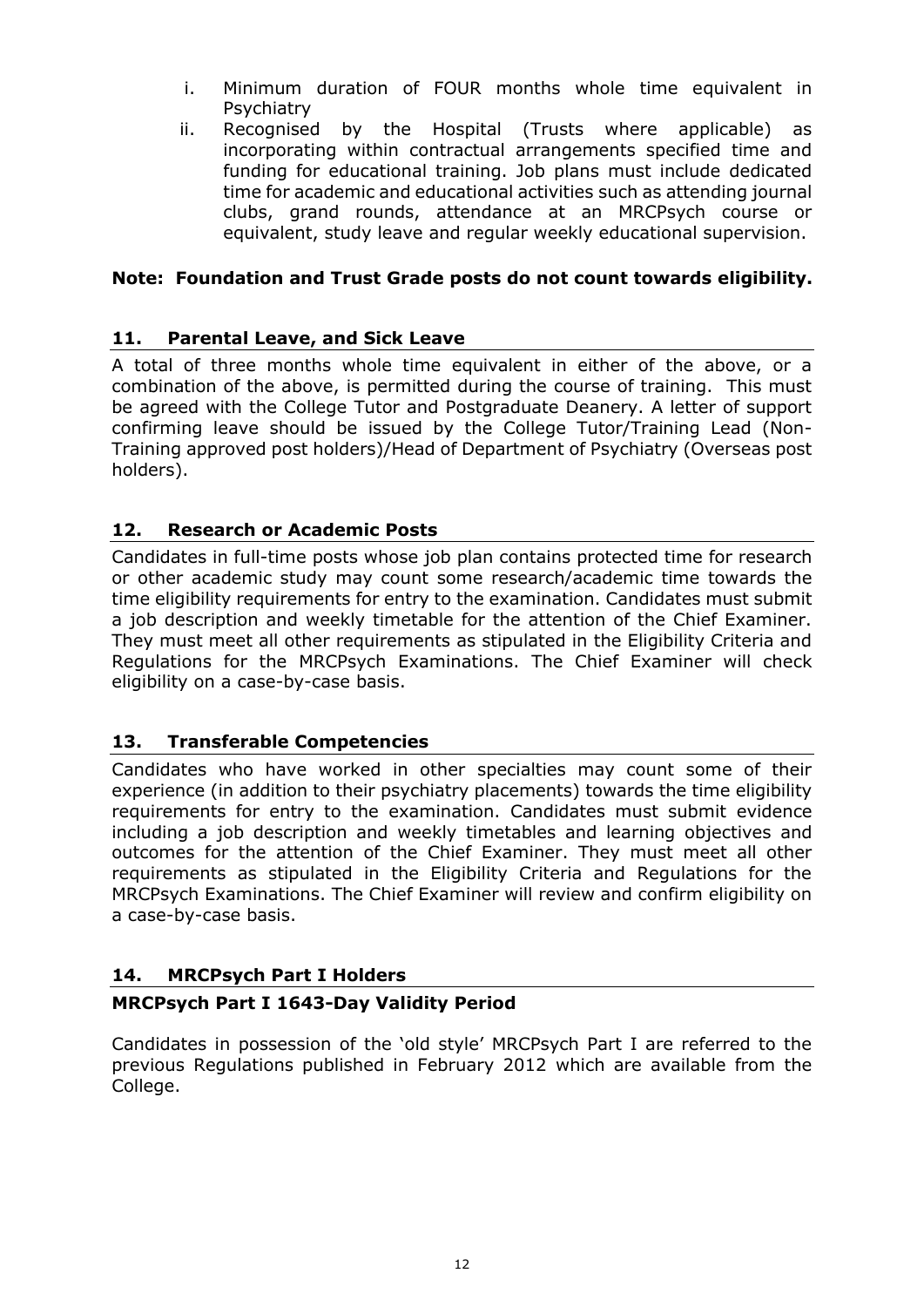# <span id="page-12-1"></span><span id="page-12-0"></span>**1. Introduction**

The MRCPsych Examinations consists of two Written Papers and one Clinical Examination (CASC). A calendar of dates and a schedule of fees are available from the College website<https://www.rcpsych.ac.uk/training/exams> All updates regarding the MRCPsych Examinations will be published on the Exams pages of the College website.

As stated elsewhere in these Regulations, candidates are reminded that it is their responsibility to keep abreast of developments about training and examinations through the College website and to inform the Examinations Unit in writing of any changes to contact details. The College does not accept responsibility for misdirected or delayed communications due to incorrect or out of date addresses of candidates.

#### **Update: June 2020**

Due to the impact of Covid-19 the College has reviewed possibilities for delivery of the MRCPsych examinations, both as regards written papers and the CASC. With effect from 22 June 2020 and until further notice all assessments are now offered as digital exams.

**Note**: Spaces for the online assessments are limited and priority will be given specified below.

Candidates who fail to secure a space for any given examination will be offered to enter a waiting list for the next sitting of that particular exam. If necessary, an appropriate extension to the Written Paper Validity Period will be granted.

#### <span id="page-12-2"></span>**2. Examination Venues**

#### **a. Written Papers**

#### **i. Digitally delivered Written Exams**

With effect from 22 June 2020, the Written Papers are conducted on a digital platform – either at a test centre operated by the RCPsych's delivery partner Pearson VUE and their network of global test centres or on Pearson VUE's online platform.

Candidates are required to apply using the online application form during the published application periods.

Exam places are available on a first-come first-served basis. Pearson VUE test centre places are also available on a first-come first-served basis. Should no test centre places be available, a candidate's exam sitting will take place on Pearson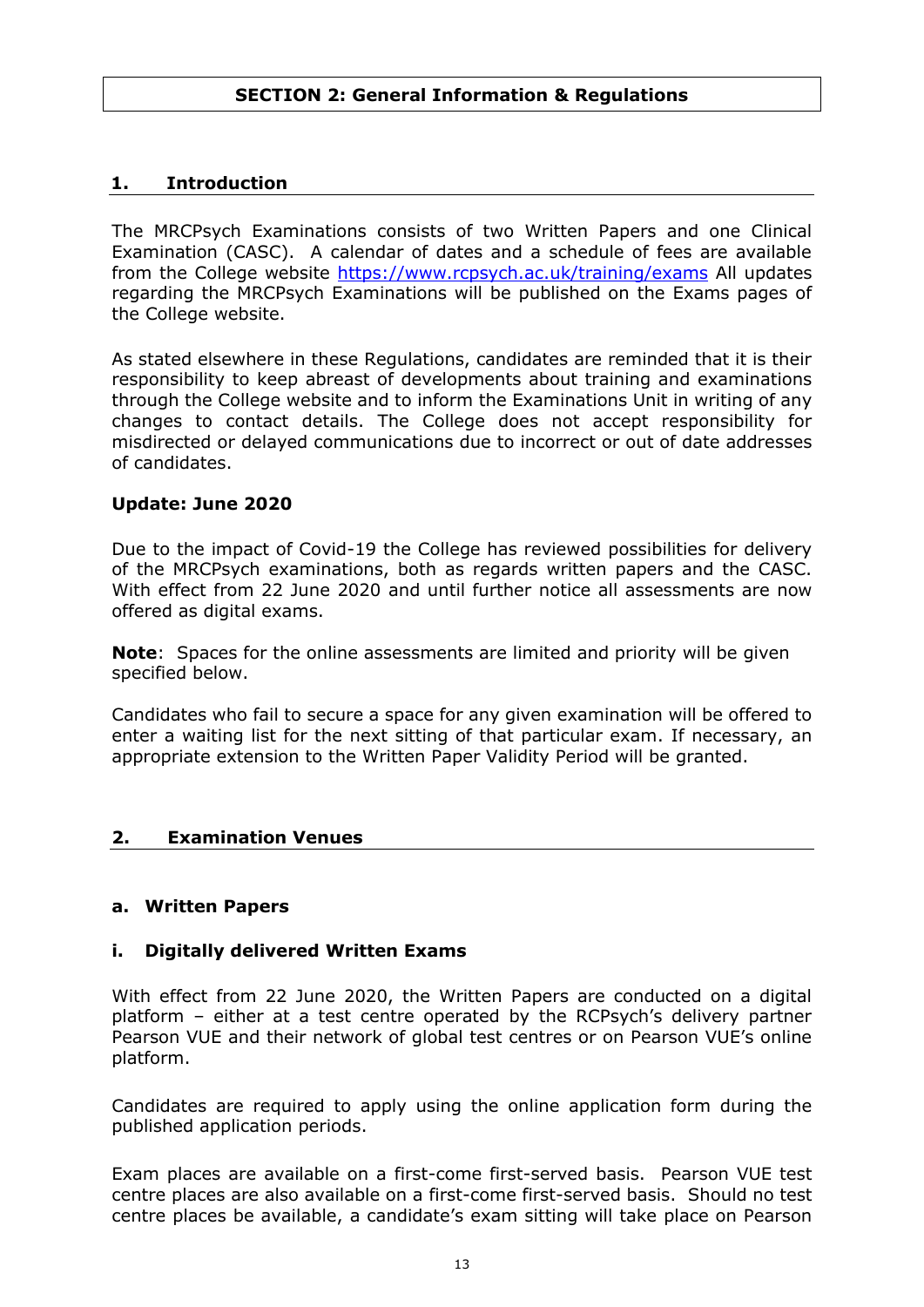VUE's remote online examining platform OnVUE in the candidate's chosen location (normally home or workplace on their personal laptop or desktop computer). Following the closure of the application window, candidates will receive an email with instructions allowing them to book their test centre with Pearson VUE directly from amongst the available Pearson VUE test centres nearest to them, always bearing in mind that these places are available on a first-come first-served basis. If booking for a place to sit a Written Paper outside the UK, a candidate must book a time slot with Pearson VUE directly from amongst the available test centres. This booking must be for a start time between 06:00 – 09:00 UK time. Should an overseas candidate book a start time outside of this three (3) hour window, the booking will be cancelled. In this instance, the candidate will be required to rebook at the risk of places at the test centre of their original choosing having all been taken by the time they re-enter the Pearson VUE booking system to re-book.

**ii. Note**: Please refer to Section 5 (d) below. If sitting a Written Paper online/remotely, it is the candidate's responsibility to have adequate IT facilities and data connectivity in accordance with the current relevant specifications available on the College's website.

# **Admissions Requirements**

Admission documents/log in details issued for the examination are only valid for the date and/or centre they are issued for. If taking the exam online/remotely from a candidate's chosen location (normally home or workplace) candidates will be advised in advance of the examination with detail of how to provide ID on the date of the examination. Types of acceptable ID will be notified in advance (this may differ to the requirements regarding ID when attending a test centre).

If attending an exam centre, YOU MUST BRING AN ORIGINAL PHOTO IDENTIFICATION DOCUMENT (ID) TO THE WRITTEN EXAMINATION. We accept an original valid passport, original valid photo driving licence only, or National ID card (the Aadhar in India). Electronic/scanned or photocopy ID will not be accepted. Candidates who do not produce appropriate ID in accordance with these Regulations will not be permitted to sit the examination.

If you have any reason why you cannot bring the original of any of these documents to the examination venue/digital examination (or your ID document has recently expired), please contact the examinations unit at the RCPsych once you have received notification of being entered to sit the examination, and in any event in advance of the examination date. Exemptions from the requirement to bring original photo ID will only be granted in exceptional circumstances (for example theft on production of a police crime report) and alternative requirements will be specified with which candidates must comply. Failure to comply with these requirements will result in the candidate not being permitted to sit the examination.

# **iii. Extra time candidates**

Candidates who have been approved by the College to be allowed extra time will have the timing of their examination adjusted appropriately.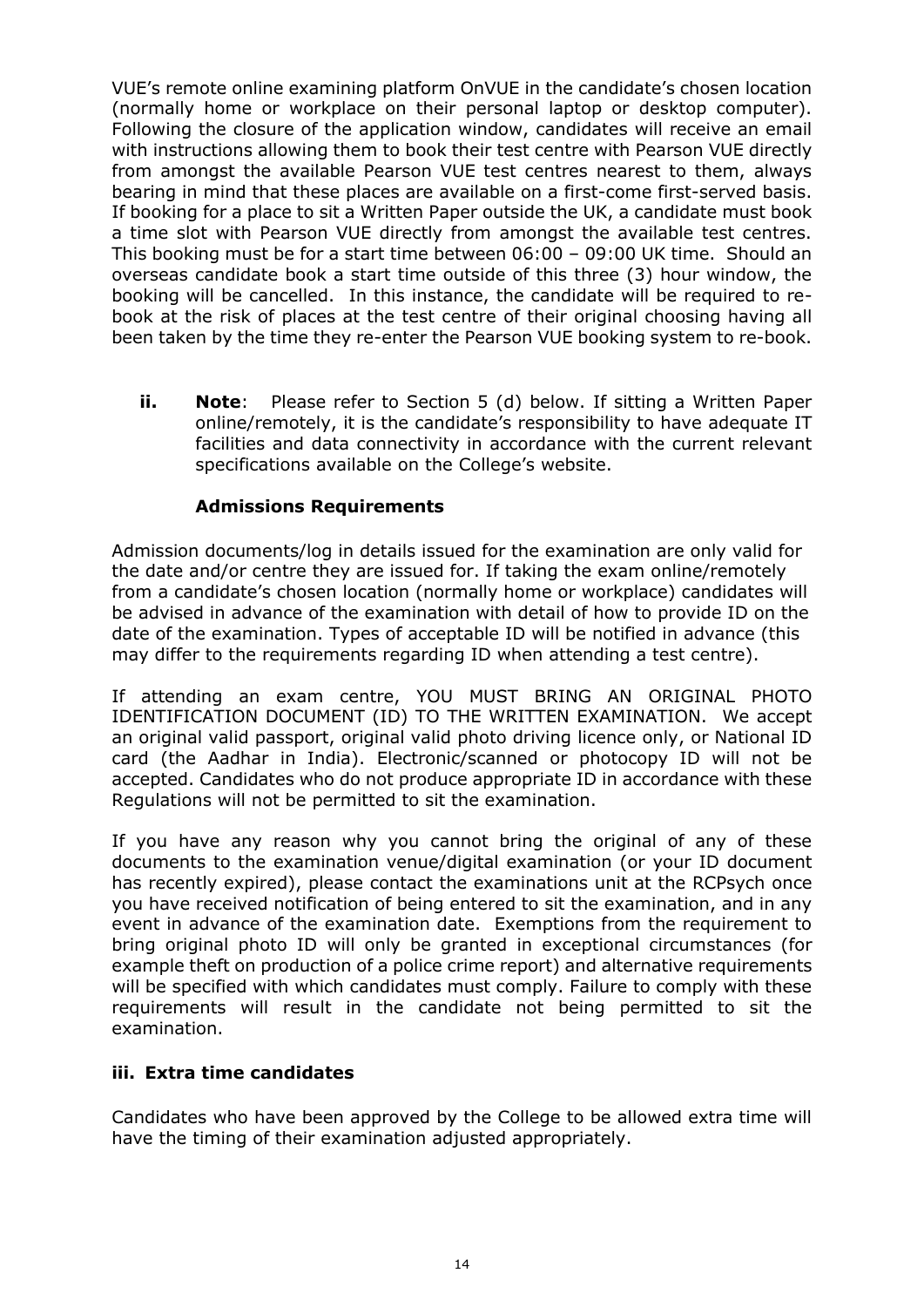# **b. Clinical Assessment of Skills and Competencies (CASC)**

# **i. Remote/online delivery of the CASC**

Given the Covid-19 restrictions and the ongoing risks associated with conducting the CASC in a live venue, the following diets of the CASC will be online, with candidates, examiners, actors and administrators all participating remotely by videoconference:

- September 2020<br>- January 2021
- January 2021
- September 2021
- January 2022
- September 2022

The situation remains under review; it is presently undecided whether subsequent CASC diets will be conducted remotely.

# **ii. Admission requirements**

# **(i) Remote/online CASC**

Admission Documents issued for the examination are only valid for the exam date they are issued for.

YOU MUST PRESENT AN ORIGINAL PHOTO IDENTIFICATION DOCUMENT (ID) AT THE CASC. We accept an original valid passport, original valid photo driving licence only, or National ID card (the Aadhar in India). Electronic/scanned or photocopy ID will not be accepted. Candidates who do not produce appropriate ID in accordance with these Regulations will not be permitted to sit the examination.

If you have any reason why you cannot present the original of any of these documents at the CASC (or your ID document has recently expired), please contact the Head of Examinations once you have received notification of being entered to sit the examination, and in any event in advance of the examination date. Exemptions from the requirement to present original photo ID will only be granted in exceptional circumstances (for example theft on production of a police crime report) and alternative requirements will be specified with which candidates must comply. Failure to comply with these requirements will result in the candidate not being permitted to sit the examination.

# **(ii) Physical/live CASC**

Admission Documents issued for the examination are only valid for the centre they are issued for.

YOU MUST BRING AN ORIGINAL PHOTO IDENTIFICATION DOCUMENT (ID) TO THE CASC. We accept an original valid passport, original valid photo driving licence only, or National ID card (the Aadhar in India). Electronic/scanned or photocopy ID will not be accepted. Candidates who do not bring appropriate ID in accordance with these Regulations will not be permitted to sit the examination.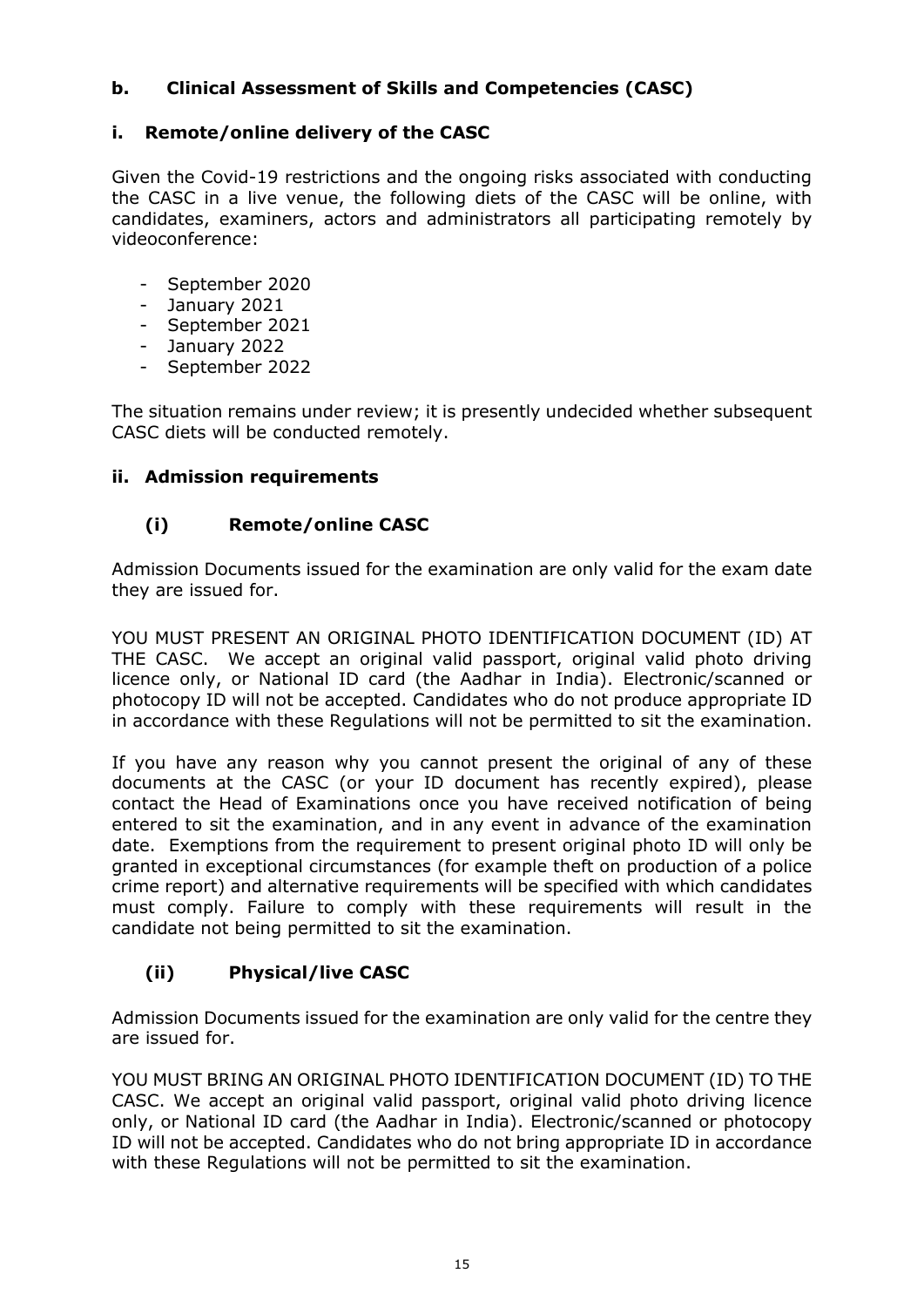If you have any reason why you cannot bring the original of any of these documents to the examination venue [or your ID document has recently expired], please contact the Head of Examinations once you have received notification of being entered to sit the examination, and in any event in advance of the examination date. Exemptions from the requirement to bring original photo ID will only be granted in exceptional circumstances, [for example theft on production of a police crime report] and alternative requirements will be specified with which candidates must comply. Failure to comply with these requirements will result in the candidate not being permitted to sit the examination.

# <span id="page-15-0"></span>**3. Registration Requirements**

All doctors in the UK must be registered with the General Medical Council (GMC) when applying for the MRCPsych Examinations. The College will verify that registration is valid with the GMC. Details regarding registration can be found on the GMC website [\(http://www.gmc-uk.org/\)](http://www.gmc-uk.org/).

Overseas trainees must be registered with their national regulatory body. An original or attested copy of their current registration certificate must be included with the application to sit an examination. Please note that any communications and documentation submitted to the examinations unit in any language other than English must be accompanied by a certified English-language translation. It is the applicant's responsibility to arrange and pay for this translation. Any original documentation submitted in hardcopy form will be returned via international registered post.

# <span id="page-15-1"></span>**4. Application Procedure**

Examination dates together with application periods are published on the exams pages of the College website. Dates might be subject to changes and all changes will be published on the exams pages of the College website. Candidates are advised to check these pages regularly for updates.

All applications must be received within the specified dates. An online application form can be obtained from the Examinations page of the College website. Please note the following:

- It is the candidate's responsibility to ensure that online applications are complete, and that all necessary documentation required is submitted within the application period.
- Incomplete applications must be resubmitted within the application period.
- Applications must be submitted NO LATER THAN 3.30pm UK time on the published closing date.
- Applicants are strongly advised to apply as early as possible within the application period. Spaces for the CASC online assessments are limited and are allocated on a 'first come – first served' basis, to be determined by the time stamp of the online submission of the application. Spaces for written papers will be prioritised as specified on Section 2, 2.a.i. Candidates who fail to secure a space for any given examination will be offered to enter a waiting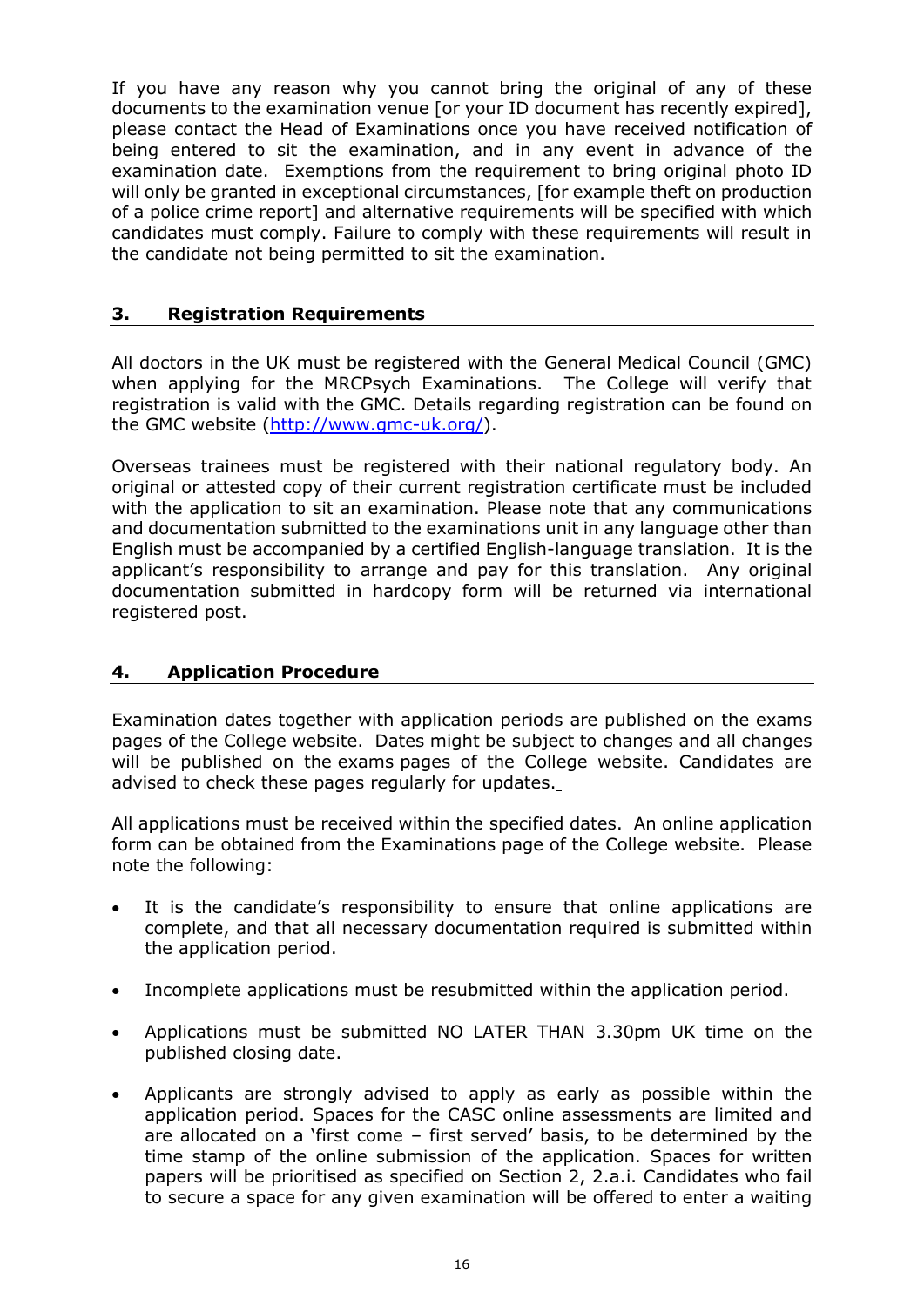list for the next sitting of that particular exam. If necessary, an appropriate extension to the Written Paper Validity Period will be granted.

- Spaces for written papers will be prioritised as specified in Section 2, 2.a.i. Spaces for CASC online assessments will be prioritised as follows:
	- o Candidates who were rescheduled from the previous diet.
	- o All other candidates on a first-come first-served basis.
- Applicants will receive automatic emails confirming receipt of application and payment of fees. This does not guarantee a place at the examination. A separate email will be sent by the examinations team after the application deadline to confirm whether the applicant has been allocated a place.
- Applicants are welcome to contact the Examinations Unit to enquire about receipt of their application should they not have received a confirmation email within 24 hours of submitting an online application.
- Please note that under no circumstances will late applications be accepted. There is no exception to this rule.
- The College will not accept responsibility for computer errors, loss of documentation in the postal system or insufficient postage paid.

#### Note:

With effect from 1 January 2020 no more than two attempts at the CASC are permitted in each calendar year, regardless of venue. This is to ensure equal opportunities for all candidates, whether based in the UK or overseas. Please refer to Section 1, paragraph 6d above.

# <span id="page-16-0"></span>**5. Withdrawals, Refunds and Cancellations**

# **a. Preparation and Fitness to take an Examination**

It is the responsibility of candidates to ensure that they are physically and mentally fit to undertake an examination. This includes bereavement, family illness or other potentially traumatic experiences. Subject to any notification to the contrary provided to the College candidates who attend for an examination are by reason of their attendance declaring themselves adequately prepared and fit. Retrospective claims regarding examination performance or requests for an extension to the Written Paper Validity Period will not be considered once a candidate has presented and undertaken an examination. Candidates who are on sick leave from work must provide a fitness note from their GP if they believe that they are fit to take the examination.

# **b. Withdrawal Prior to an Examination**

If the candidate is not fit, or if he/she thinks there may be other grounds for withdrawal - for example, illness/bereavement or personal problems of a very serious nature - he/she should inform his/her College Tutor/Training Lead/Head of Department of Psychiatry who should issue a letter of support. If the College Tutor/Training Lead/Head of Department of Psychiatry is not available, the candidate should contact his/her Educational Supervisor.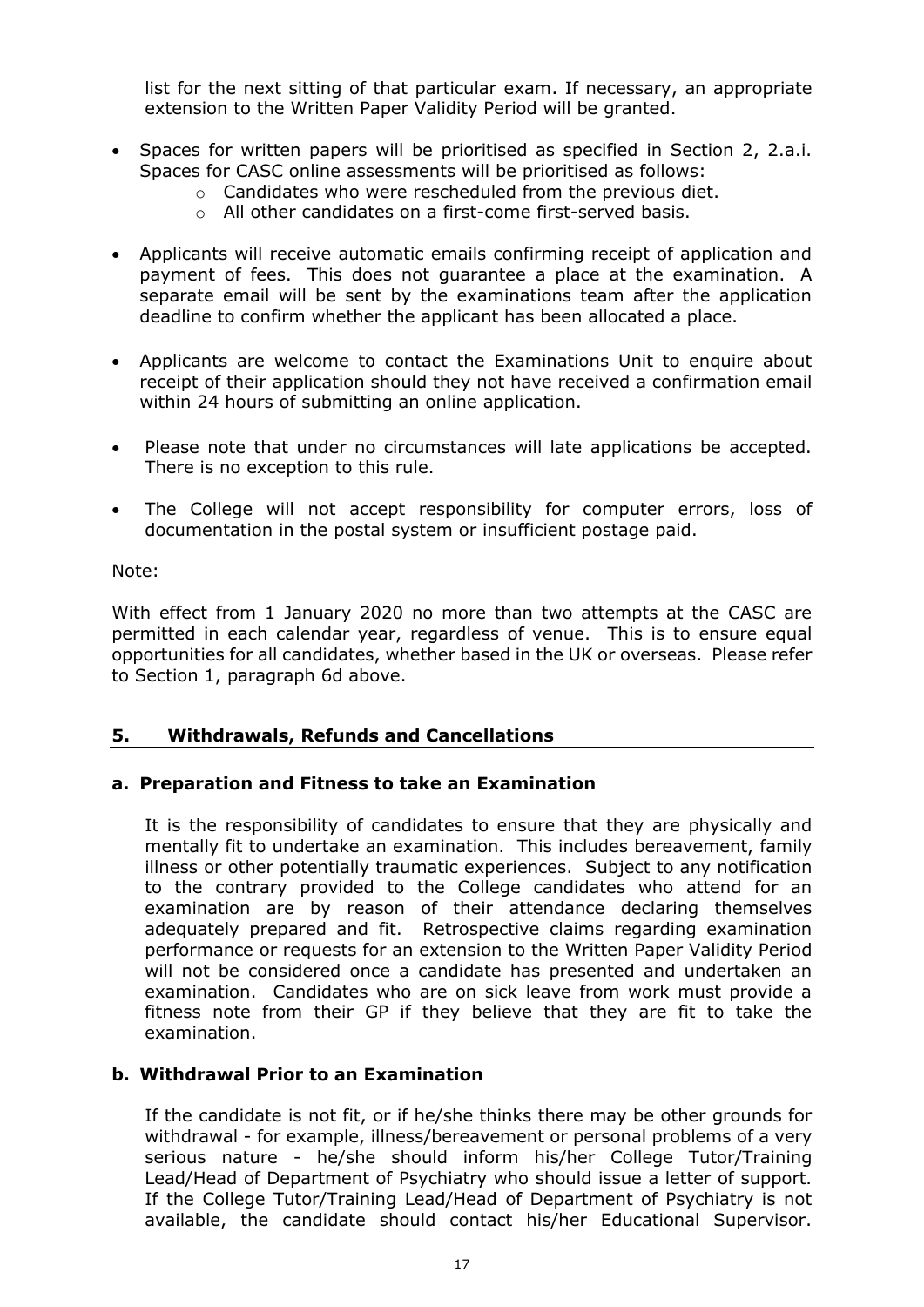Candidates should also inform the Director of Professional Standards, or the Head of Examinations or Examinations Co-ordinator at the Royal College of Psychiatrists in writing together with supporting evidence. Withdrawal on reasonable grounds may on the production of supporting documentation be considered for a special adjustment to the Written Paper Validity Period.

Supporting documentation should be submitted in writing to the Chief Examiner as soon as possible and before any further attempts at MRCPsych examinations.

#### **c. Withdrawal during an Examination**

Candidates who attend an examination and are or become unwell on the day of the examination should speak to the Chief Invigilator (written papers) or a Member of the Examinations Unit (CASC exam). If the candidate wishes to continue the examination, the Examiners/Examinations Sub-Committee will not normally make allowances for adverse performance levels due to illness. Candidates should be aware that if they decide to continue under such circumstances their attempt will stand whatever the circumstances. If a candidate fails to complete and submit the assessment this would still count as an attempt and no refund will be given.

If in the opinion of the Chief Invigilator it is unsafe for a candidate to continue or other candidates will be compromised, then the Chief Invigilator will withdraw the candidate from the exam and stop the progress of the exam if necessary. The Chief Invigilator's decision will be final in such matters.

It will not be possible to allocate another date or session during the week of the examination for candidates who withdraw.

Withdrawal on reasonable grounds may on the production of supporting documentation be considered for a special adjustment to the Written Validity Period.

Supporting documentation should be submitted in writing to the Chief Examiner as soon as possible and before any further attempts at MRCPsych examinations.

#### **d. Candidate Responsibility: IT systems, data connectivity, undisturbed location**

For any remote/online examination taken in a candidate's chosen location (normally home or workplace, as set out above) it is the candidate's responsibility to ensure to have adequate IT facilities and data connectivity in accordance with the specifications for the relevant examination. The College accepts no liability whatsoever in connection with a disrupted or curtailed assessment. No refund of the application fee will be given.

If a candidate fails to complete and submit the assessment this would still count as an attempt and no refund will be given as mentioned in section 5c above.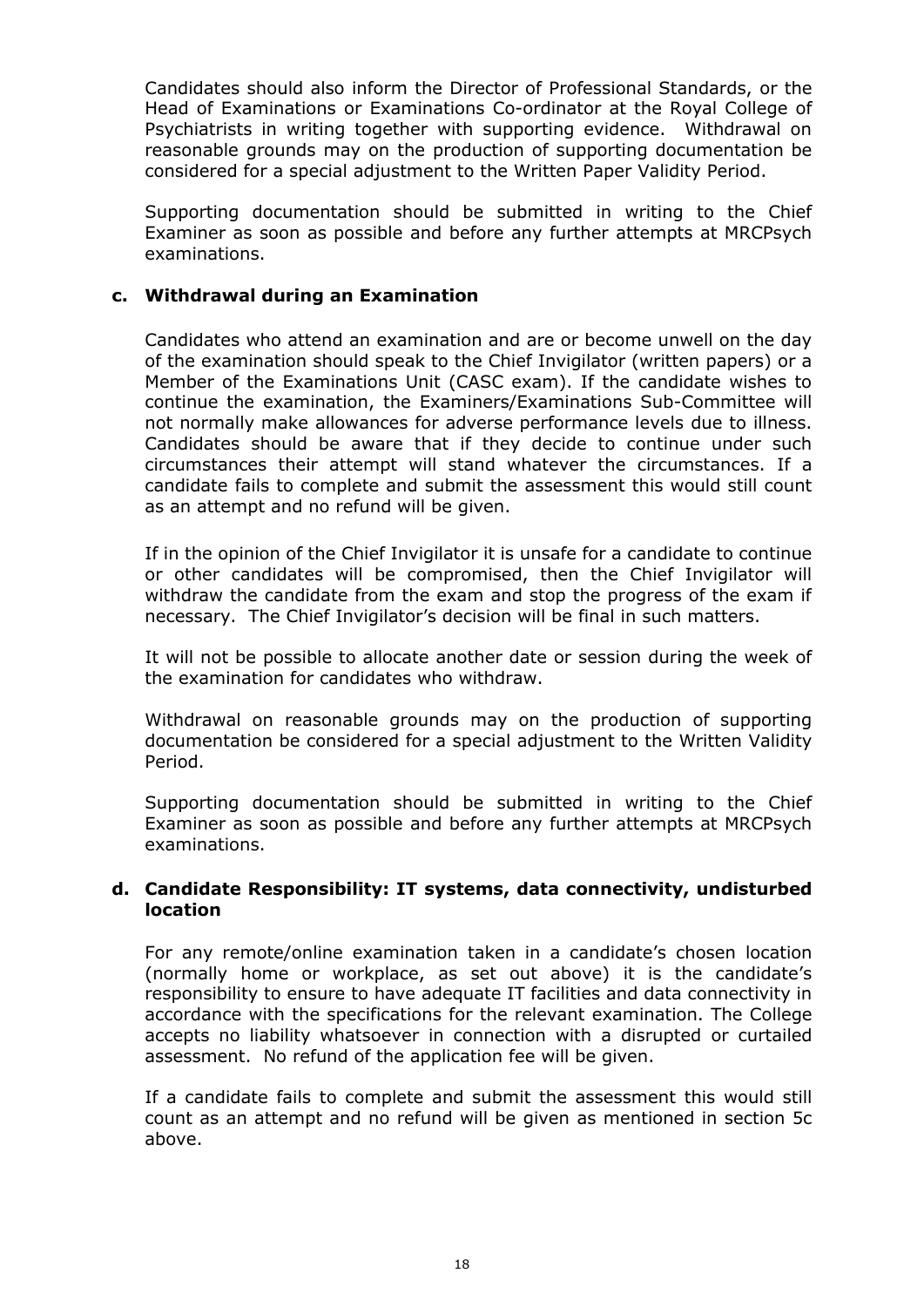For the avoidance of doubt a disrupted or curtailed examination due to a candidate's inadequate IT equipment/data connectivity does not constitute a ground of appeal under the MRCPsych Appeals Procedure.

Candidates are strongly advised to avail themselves of test sessions (dry runs) offered prior to an examination.

Also, if choosing to sit an examination in a candidate's chosen location (normally home or workplace, other locations subject to the College's approval) it is the candidate's responsibility to ensure the location is quiet and undisturbed. Disruption or interference in a candidate's chosen location does not constitute a ground of appeal under the MRCPsych Appeals Procedure.

# **e. Refunds**

Trainees/candidates who withdraw in accordance with paragraph 5 (b) prior to the closing date of applications will receive a full refund. **All withdrawals must be made in writing.**

Trainees/candidates who withdraw after the closing date are not entitled to a refund.

However, if the withdrawal has been prompted by accident/illness or bereavement, written submissions should be made to the Head of Examinations NO LATER THAN 30 DAYS after the date of the examination. Any such request must be supported in writing by an appropriate medical lead (refer Appendix C). Additionally, those withdrawing due to illness must send a letter from the physician responsible for their treatment. The Director of Professional Standards will liaise with the Chief Examiner to assess, on a caseby-case basis, whether a refund may be awarded. Refunds are granted at the discretion of the College Treasurer and will not normally exceed more than 50% of the total fees paid for the examination (including administration charges).

# **f. Cancellations**

In the event of a national emergency, war, epidemic or pandemic, prohibitive governmental regulation or any other cause reasonably beyond the control of the parties in the country hosting the examination ("force majeure event") the College and the candidates will be released from their respective obligations; the examination will be cancelled and candidates will receive a full refund of fees. In addition, the College agrees to extend candidates' written paper validity periods by reference to the time-period until the next possible diet of the examination. Candidates may request to transfer to sit the examination in an exam centre in another country if space and time permits but a transfer cannot be guaranteed. The Royal College of Psychiatrists will not accept liability for travel or accommodation expenses or any other costs that candidates may have incurred in preparation for or in connection with the cancelled or rescheduled examination.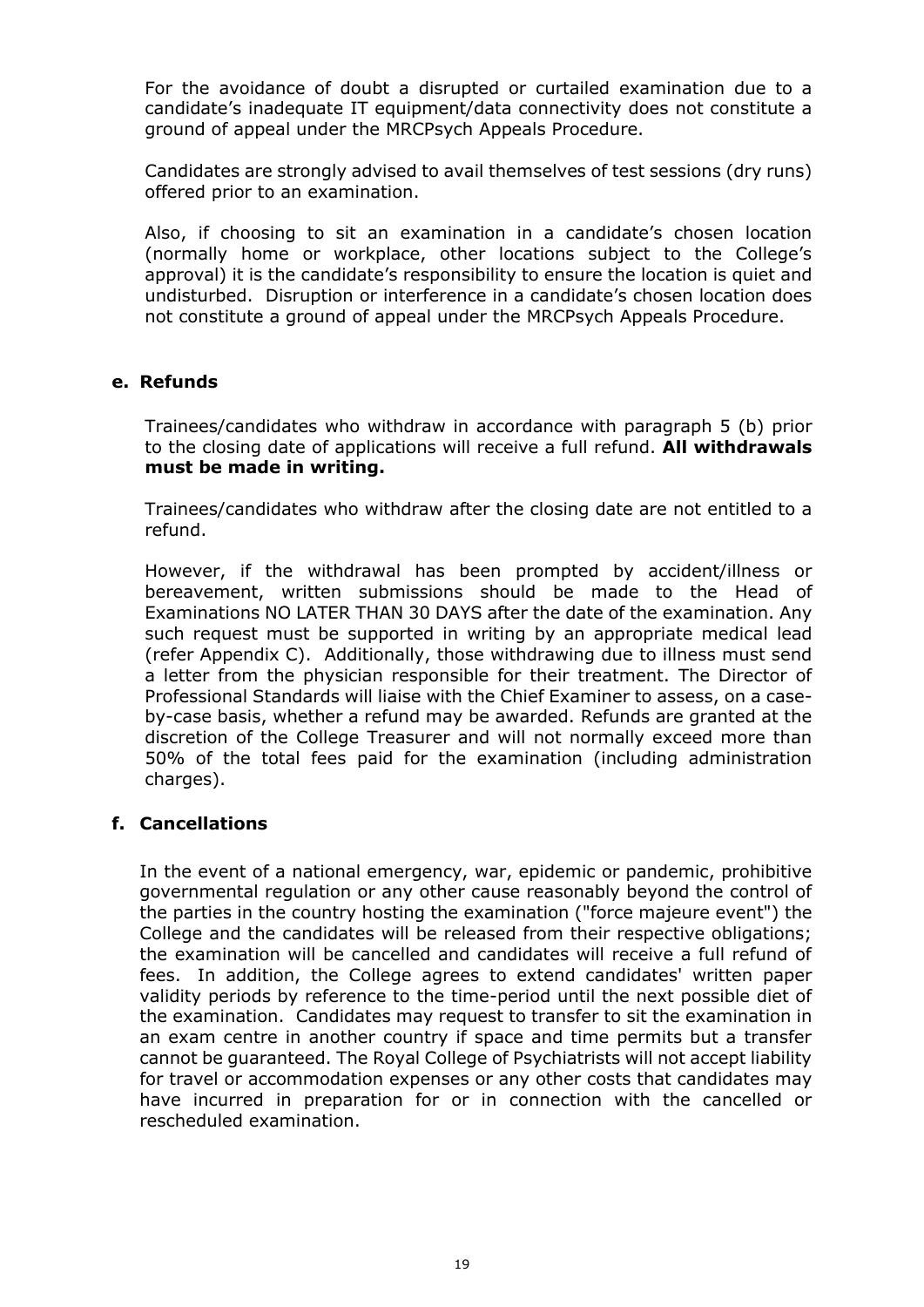#### <span id="page-19-0"></span>**6. Special Requirements for Candidates Taking the MRCPsych Examination**

#### **a. Special Adjustments**

The following guidelines specify the procedure for special adjustments. Please note that consideration of special adjustments may only be given in advance of an examination and that although it is not possible to sit either Paper A or B by way of a hardcopy of the exam, adjustments can be made for digitalised sittings on the delivery platform based on the submissions outlined in (i) and (ii) below.

To qualify for consideration of special adjustments candidates must supply:

- (i) A written assessment from an educational psychologist normally within the last 5 years, or a current report from their physician as may be appropriate, which includes a statement confirming that the candidate's difficulties warrant special examination arrangements and recommendations for the specific adjustments or arrangements required; accompanied by:
- (ii) A letter of support from their College Tutor (or supervising consultant of equivalent standing if applying from overseas or are in a UK nontraining post).

Such an application will be considered by the Chief Examiner. If a candidate is not able to supply the above documents within the application period, the candidate may choose to (i) withdraw, or (ii) proceed without special arrangements. Please note the College is not liable for any costs incurred in connection with the production and delivery of supporting documentation.

#### **b. Notification of Disability or state of health within an examination centre**

Applicants should inform the Examinations Unit of any disabilities or factors that may hinder their movements within an examination centre within the application period. Supporting documentation from the applicant's physician should also be submitted together with details of the specific adjustments or arrangements required. If a candidate is not able to supply the above documents within the application period, the candidate may choose to (i) withdraw, or (ii) proceed without special arrangements.

In the event that a candidate requires special assistance at an examinations centre outside of the application period due to unforeseen circumstances they should contact the Examinations Unit immediately. In such event the College will endeavour to provide such reasonable assistance as may be possible. If the required assistance cannot be provided, the candidate may choose to (i) withdraw, or (ii) proceed without special arrangements.

The College will not adjust the standard required to pass the examination under any circumstances.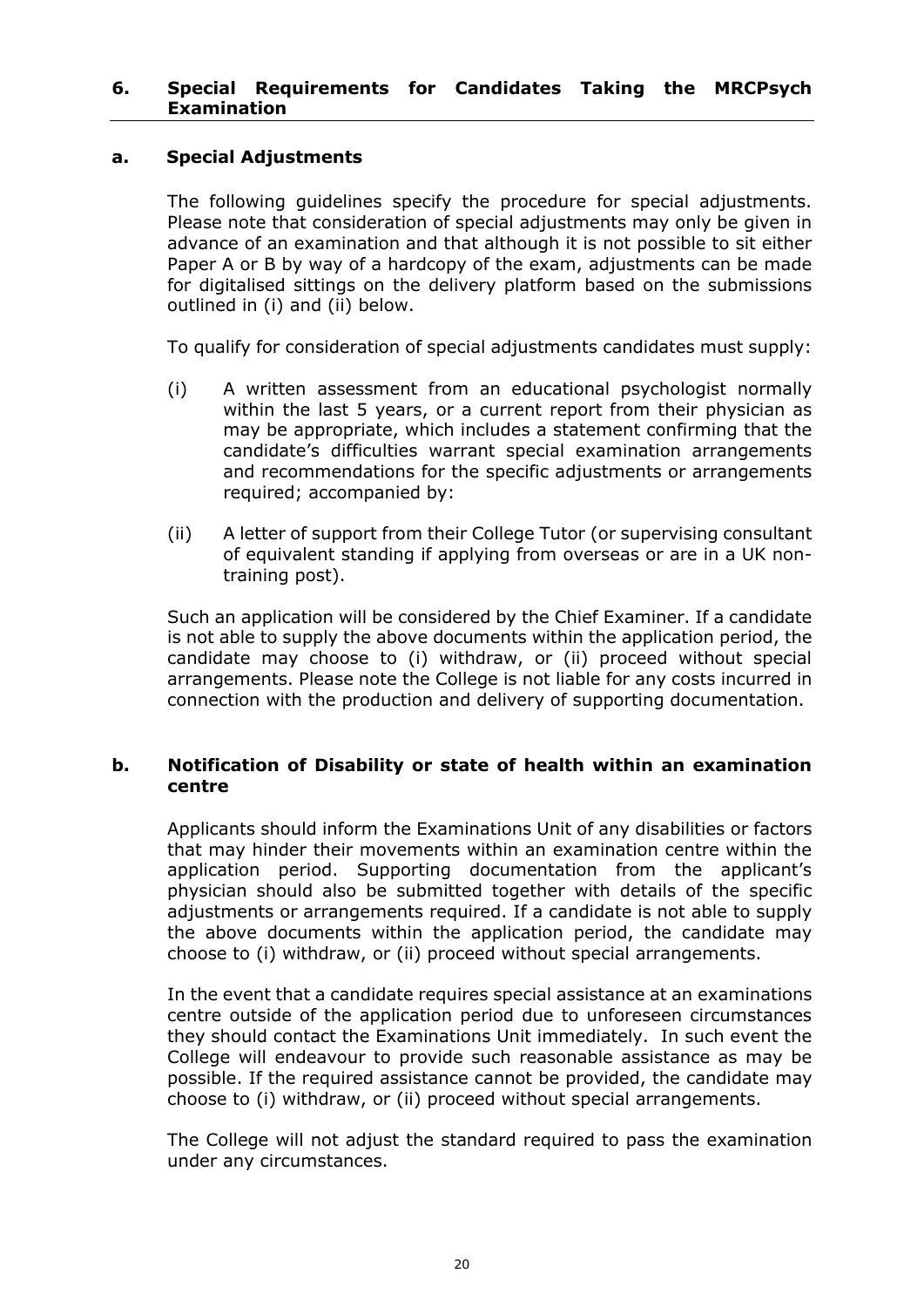# <span id="page-20-0"></span>**7. Conduct in Examinations**

All candidates are expected to comply with the MRCPsych Code of Conduct for Examination Candidates (including Applicants) – see section 16 below.

Further rules and guidance regarding conduct during the examination and expectations of candidate, including technical specifications for the online exams will be issued to candidates prior to the examination date, and these documents will form part of the Eligibility Criteria & Regulations for the MRCPsych Examinations.

Invigilators may conduct checks to ensure safety of the assessment and in order to detect any academic misconduct. In online/remote examinations candidates must on request of the invigilator provide a scan of their desk/room.

# **(i) Remote/online examinations**

All candidates must be logged in, have their ID ready to present and be ready to commence the assessment by the stipulated time provided in the advance information provided.

Candidates who log in late will not be permitted to sit the examination and refunds will not be provided.

Calculators are not permitted. Candidates are expected to use the inbuilt calculator available on the online platform.

Candidates are not permitted to have electronic devices (including but not restricted to mobile phones, tablets, smart watches, recording devices, etc.) or study aides in their presence during the examination. Breaches of this will be treated as misconduct with possible recourse to the GMC as mentioned in section 15 below.

# **(ii) Physical/live examinations**

All candidates are advised to arrive in good time prior to the start for the examination. Please ensure you allow adequate time for potential delays and travel disruptions. Candidates who arrive late will not be allocated extra time. Candidates who arrive more than 30 minutes after the start of the examination **will not be permitted to sit the examination**. Candidates are not permitted to leave in the last 15 minutes of the examination.

Candidates must store items such as mobile phones\*, books, calculators†, notes, aids, writing paper, overcoats, handbags, cases, and any electronic, computer in the designated place as instructed by the invigilator at the written or clinical examination room. It is strictly forbidden to take recording or other similar equipment into the examination room.

Should a candidate be provided with any writing materials for use in an examination, they must be returned together with all notes made. It is strictly forbidden to remove examination material from the examination. This includes written questions and CASC stations.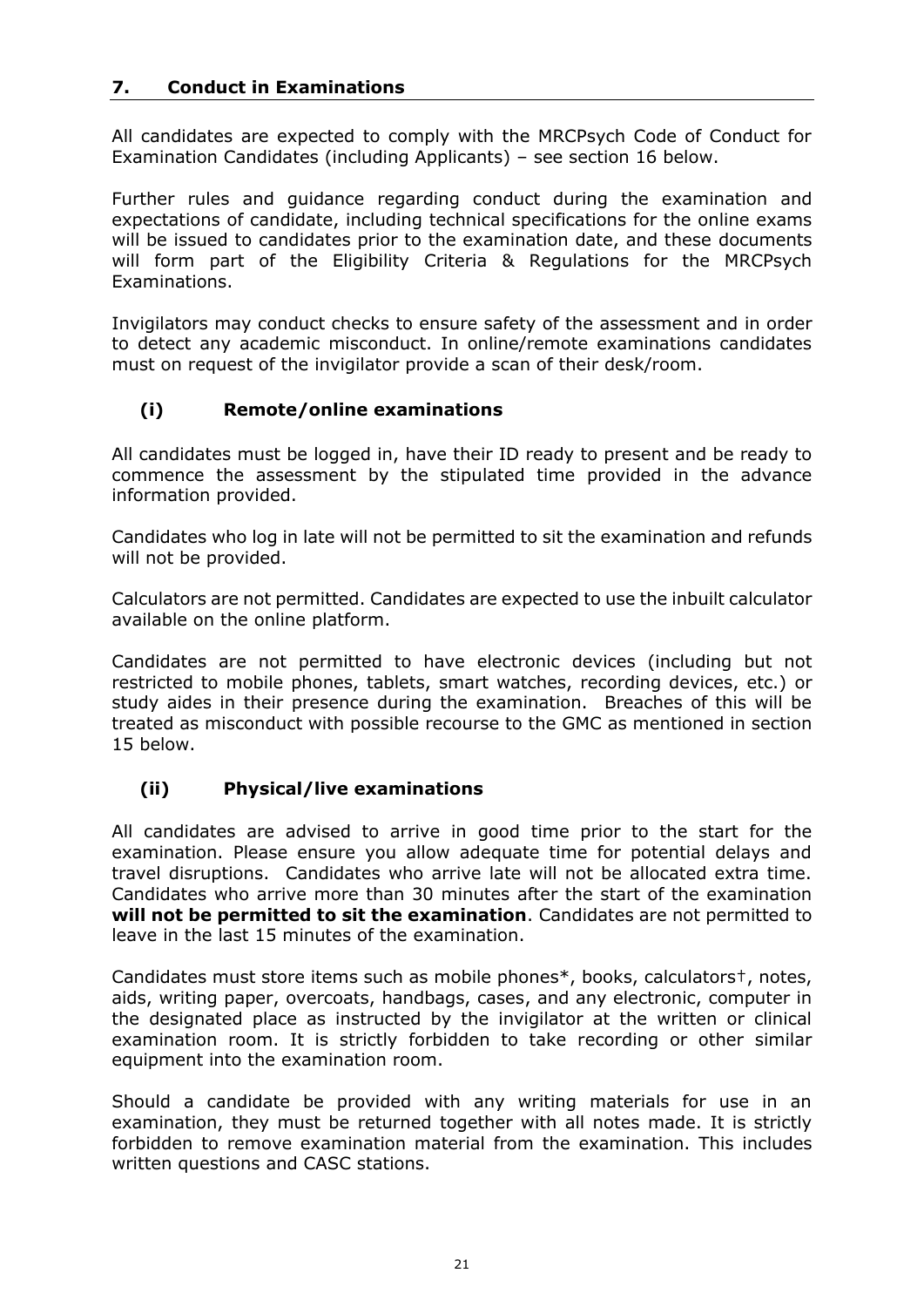During the periods before, during and (in the case of the CASC) after sitting the examination, the use of telephones, computers, or any form of communication, messaging or electrical/electronic equipment, including recording devices by candidates is strictly forbidden. For the CASC, candidates will require a timing device such as an analogue watch. **Smart watches will not be permitted.** Candidates who attend the written papers must stop writing when instructed to do so within the permitted examination time period.

#### **Please note that failure to comply with these requirements will lead to disqualification from the examination.**

\* Mobile phones must be SWITCHED OFF and kept in the designated area as instructed by the exam invigilator. The designated area may be inside the examination hall. It is the candidate's responsibility to ensure their phone is completely switched off and to ensure that no phone settings may be activated during the examination - this includes alarms, alerts or notifications which may create a disturbance to the examination. Any incidents involving disruption to the examination caused by mobile phones may lead to disqualification.

† Basic calculators are only permitted in Paper B.

# <span id="page-21-0"></span>**8. Publication of Results**

Dates for publication of results are published with the Examinations Calendar on the College website [here](https://www.rcpsych.ac.uk/training/exams/getting-your-result) or from the Examinations Unit.

Results are sent to candidates on the predetermined dates as published in the examinations calendar.

Names of successful candidates will normally be available by 5pm on the date of publication on the College website. Candidates who do not wish to have their name published if successful MUST inform the Examination Unit at the time of application.

RESULTS WILL NOT BE GIVEN OVER THE TELEPHONE, BY FAX, OR E-MAIL. Candidates are asked to refrain from contacting the Examinations Unit to enquire about or discuss results.

For UK training posts, results will also appear on the online portfolio within one week of publication.

Please note, if you fail the CASC examination having passed 4 or less stations and/or receive 2 or more severe fails across stations, a copy of your results letter will be sent to your CASC sponsor/supervisor. The Examinations Sub-Committee strongly recommend candidates discuss results with their sponsor/supervisor and relate it to their development and training in identified areas.

#### <span id="page-21-1"></span>**9. Complaints**

Candidates who wish to make a complaint regarding assessment of their eligibility to sit for any Examination should write to the Director of Professional Standards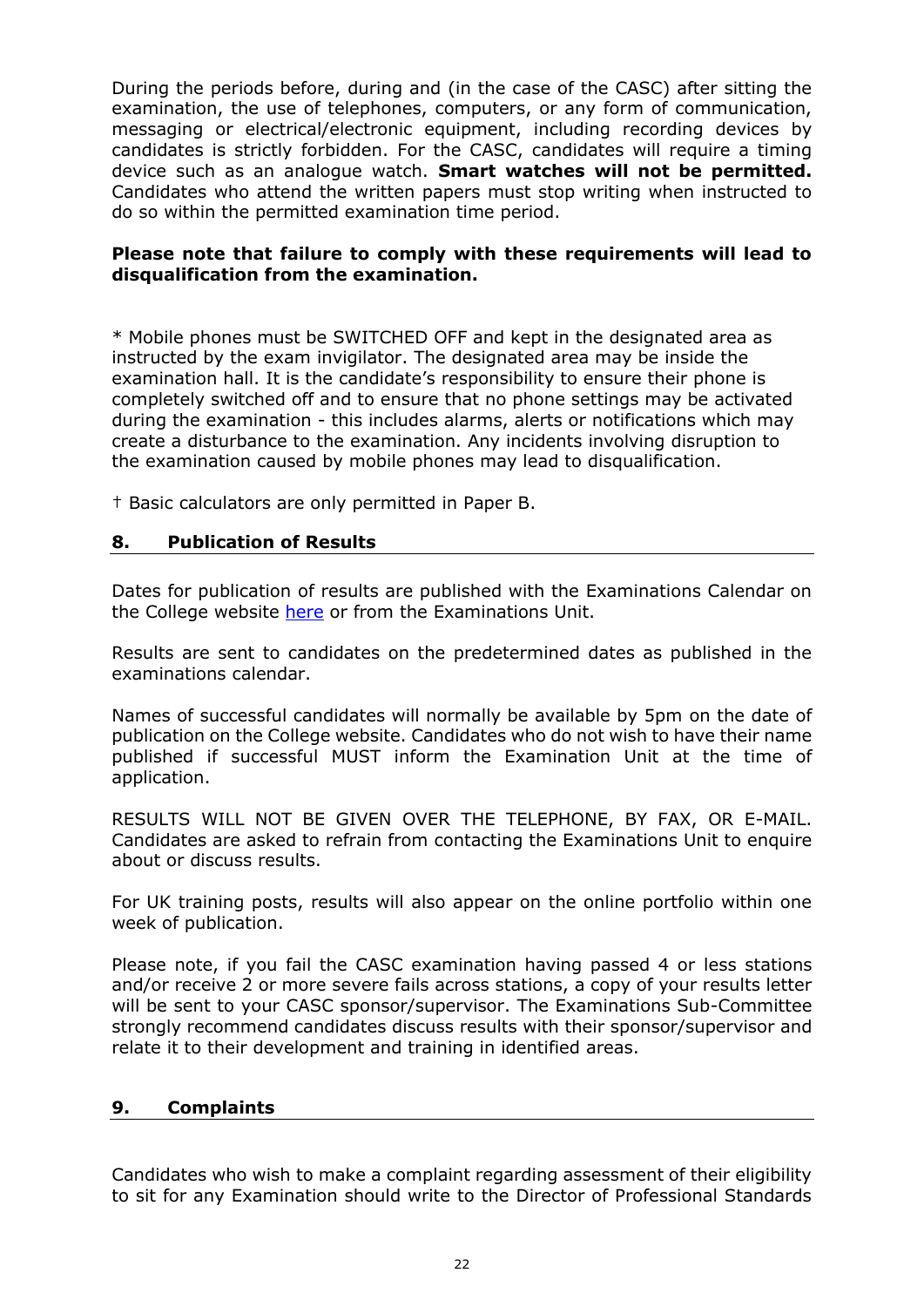[\(Examinations@rcpsych.ac.uk\)](mailto:Examinations@rcpsych.ac.uk). All such complaints will be discussed with the Chief Examiner.

Candidates who wish to make a complaint about an individual member of the Examinations Unit are advised to write to the Director of Professional Standards [\(Examinations@rcpsych.ac.uk\)](mailto:Examinations@rcpsych.ac.uk).

Candidates who wish to make a complaint about the conduct of an exam/ examiner at the examination should in the first instance ask to speak to an MRCPsych CASC Circuit Manager (CASC)/ Chief Invigilator (Written Paper), who will complete an incident report. The candidate in addition should make a formal complaint in writing to the Director of Professional Standards **no later than THREE WORKING DAYS after the date of the examination. It is the responsibility of the candidate to comply within the stipulated timeframe** [\(Examinations@rcpsych.ac.uk\)](mailto:Examinations@rcpsych.ac.uk)**.**

The Director of Professional Standards will, in liaison with the Chief Examiner, investigate the complaint and report to the Examinations Sub-Committee.

# <span id="page-22-0"></span>**10. Appeals Procedure**

Candidates who wish to appeal against the result of any MRCPsych Examination should follow the Appeals Procedure which is available on the Examinations pages of the College website [here](https://www.rcpsych.ac.uk/training/exams/getting-your-result).

The College will not release the question paper or answer key under any circumstances. In order to retain the integrity of the exam any CASC marksheets released as part of an appeal will be redacted.

# <span id="page-22-1"></span>**11. The President's Prize**

From August 2018, the Laughlin Prize which will no longer be awarded, instead the President's Prize will be awarded. A prize of £500 may be awarded to the candidate considered by the Examinations Sub-Committee to have given the best overall performance in Paper B and the CASC. The Education and Training Committee, however, reserves the right not to award the prize. Details can be found on the examinations pages of the college website.

# <span id="page-22-2"></span>**12. The Standish-Barry Prize**

A prize of £200 may be awarded annually to the Irish Graduate considered by the Examinations Sub-Committee to have given the best overall performance in Paper B and the CASC. The Education and Training Committee, however, reserves the right not to award the prize. Details can be found on the examinations pages of the college website.

# <span id="page-22-3"></span>**13. The Alexander Mezey Prize**

The Alexander Mezey Prize of £500 is awarded annually to the international medical graduate (IMG) practising in the United Kingdom who obtains the highest number of stations passed in the CASC and highest pass mark in Paper B when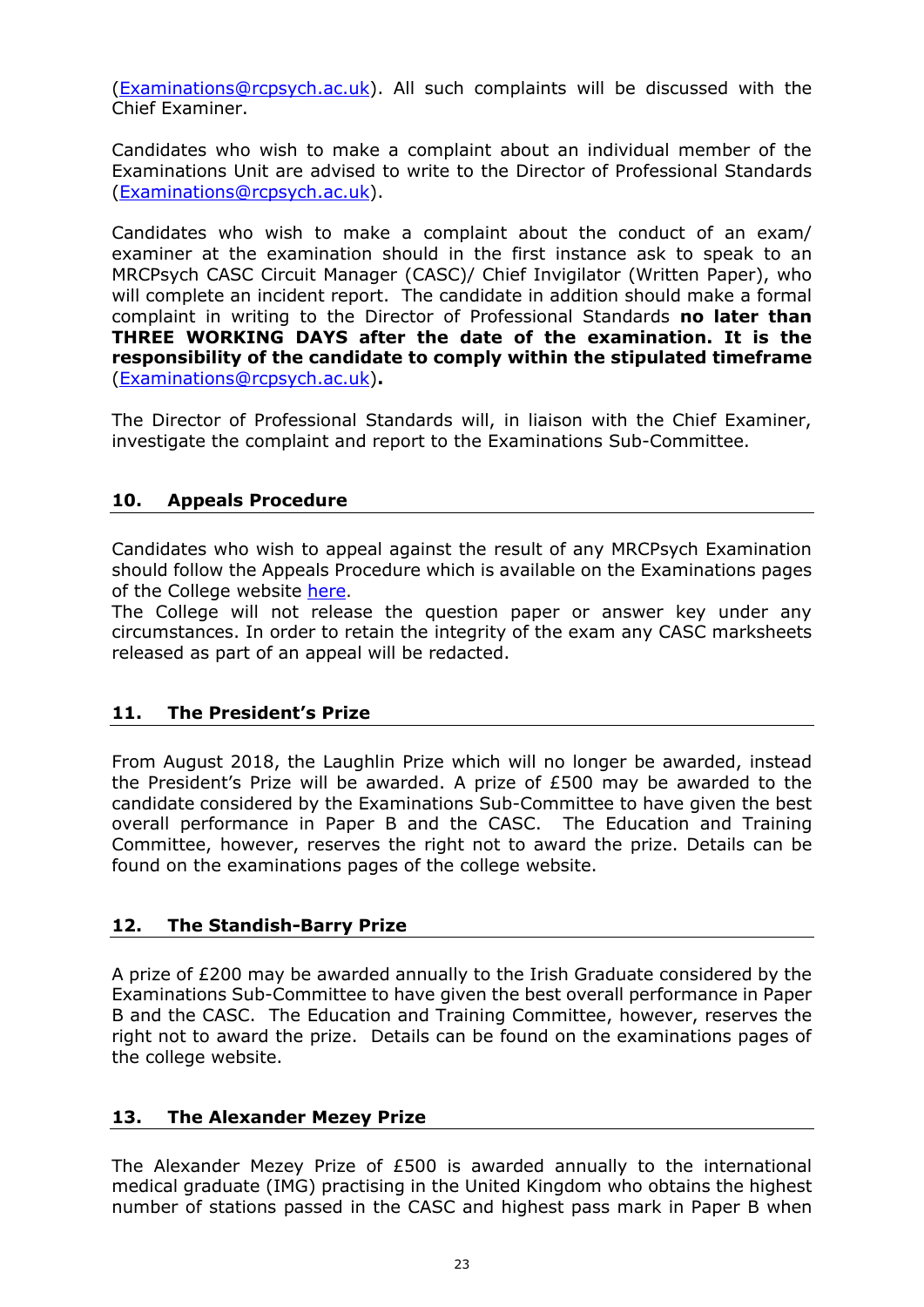completing the MRCPsych exam. The Examinations Sub-Committee identifies the successful candidate when marks from all sittings of the examination in that year are available. The Education and Training Committee, however, reserves the right not to award the prize. Details can be found on the examinations pages of the college website.

# <span id="page-23-0"></span>**14. Membership of the College**

To apply for Membership of the College, the following criteria must be met:

23 months whole time equivalent post foundation/internship experience in Psychiatry AND a pass in ALL components of the MRCPsych Examinations.

The Education and Training Committee reserve the right to make the final decision with regard to an individual's election to Membership. Consideration is given in each case to the GMC's Good Medical Practice Guidelines.

Successful candidates admitted to Membership are not permitted to use the letters 'MRCPsych' until they have completed the declaration form and returned it to the Registration Officer, accompanied by the Registration Fee. Upon receipt of these, the Registration Officer will issue a Membership Certificate which grants entitlement to the 'MRCPsych' designation.

# <span id="page-23-1"></span>**15. Code of Conduct**

Candidates are expected to adhere to the Code of Conduct for Examination Candidates which can be found **[here](https://www.rcpsych.ac.uk/training/exams/can-i-take-an-exam)**. A breach of the Code is deemed a breach of these Regulations and may lead to disqualification. Misconduct may be taken into account when considering a candidate's application for membership of the College (see Section 15 below). Misconduct may be reported to the GMC.

# <span id="page-23-2"></span>**16. Candidate Responsibility and College Liability**

It is the responsibility of candidates to keep abreast of developments about training and examinations through the College website and to inform the Examinations Unit in writing of any changes to contact details. The College does not accept responsibility for misdirected or delayed communications due to incorrect or out of date addresses of candidates.

As stated in various sections above including in particular paragraph 5f, in remote/online examinations it is the responsibility of candidates to have adequate IT systems in place, including data connectivity. It is also the responsibility of candidates to ensure they take any online/remote examination in a suitably quiet and undisturbed location.

The College shall under no circumstances whatever be liable (whether in contract, tort (including negligence), breach of statutory duty, or otherwise) for any direct, indirect or consequential loss (including without limitation loss of earnings) suffered or incurred by the candidate resulting from or in connection with his or her failure to pass any part of the MRCPsych examination and/or the timing, process or outcome of an appeal.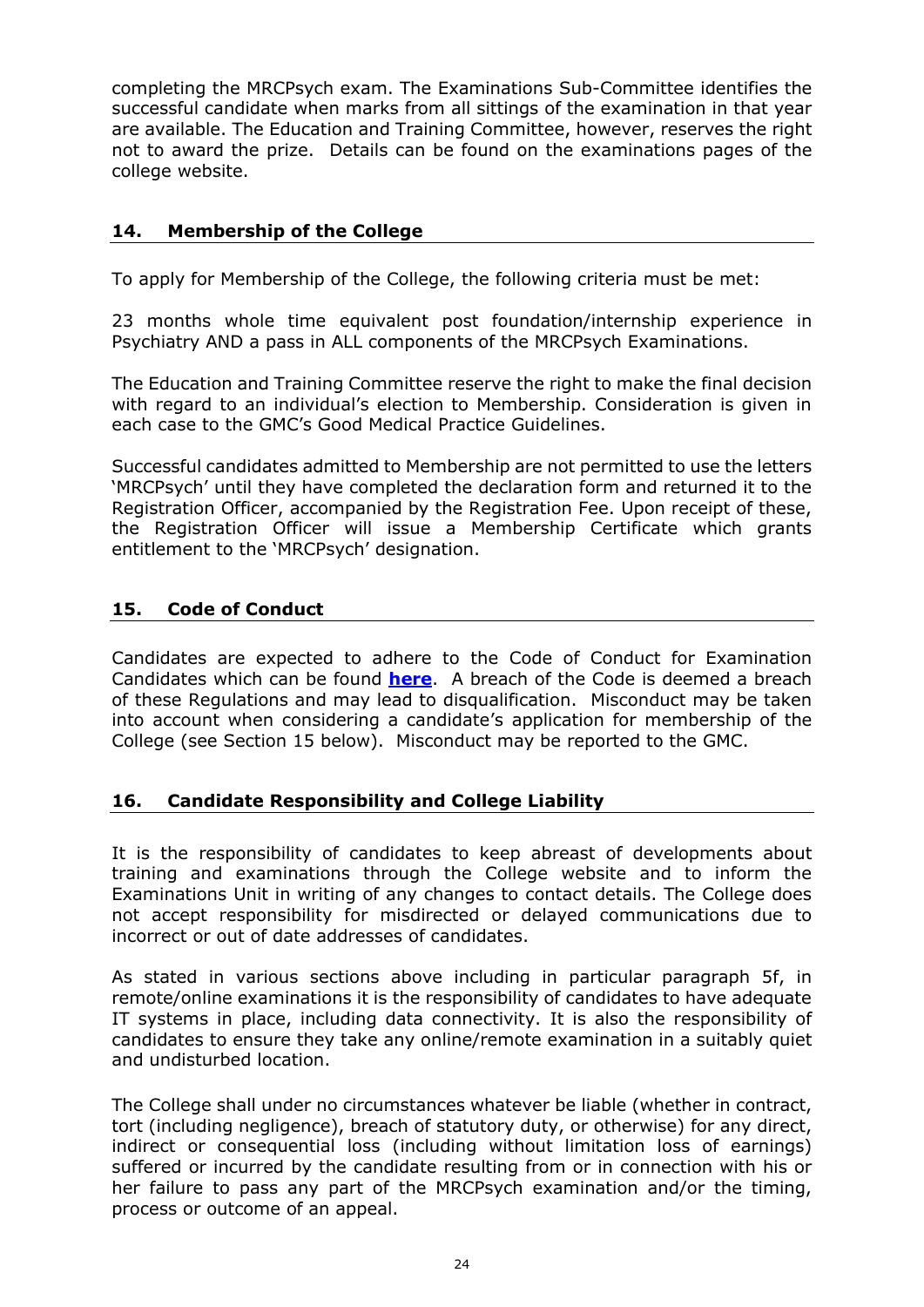# <span id="page-24-0"></span>**17. Equality & Diversity Monitoring**

The College is constantly endeavouring to ensure that all its Members and Associates are treated equitably. We believe that the College does have a good record in these areas and that we are in the vanguard of professional associations. We can only ensure equity if we have accurate information in all areas of College activities. This includes Examination details. This information is gathered solely for monitoring purposes and is treated as confidential. It is not available to Examiners.

# <span id="page-24-1"></span>**18. Data Protection**

All trainees/candidates should refer to the College's Privacy Notice for Exam Candidates which can be found **[here](https://www.rcpsych.ac.uk/training/exams/applying-for-your-exam)**.

# <span id="page-24-2"></span>**19. Release of personal data to the General Medical Council (GMC)**

Candidates' attention is drawn to the College's Privacy Notice for Exam Candidates for details of the release of personal data to the GMC. Personal data, including data about exam results, of candidates who are registered with the GMC (or register at any time in the future), will be passed to the GMC (when they have been registered and not before then) in order that the GMC (as the statutory regulator of medical training) can use such personal data for quality assurance and research purposes in relation to medical education and to facilitate the awarding of certificates of completion of training (CCTs). This transfer of personal data to the GMC does not require candidates' consent and will occur as a matter of course as it is undertaken in accordance with our legal obligations, including the Medical Act 1983, and the public interest. For further information as to how the GMC will use such data please refer to the GMC's privacy notice **[here](https://www.gmc-uk.org/privacy-and-cookies)**.

**All further queries pertaining to eligibility and these regulations should be made in writing prior to any application/attempt to the Chief Examiner, [Examinations@rcpsych.ac.uk.](mailto:Examinations@rcpsych.ac.uk)**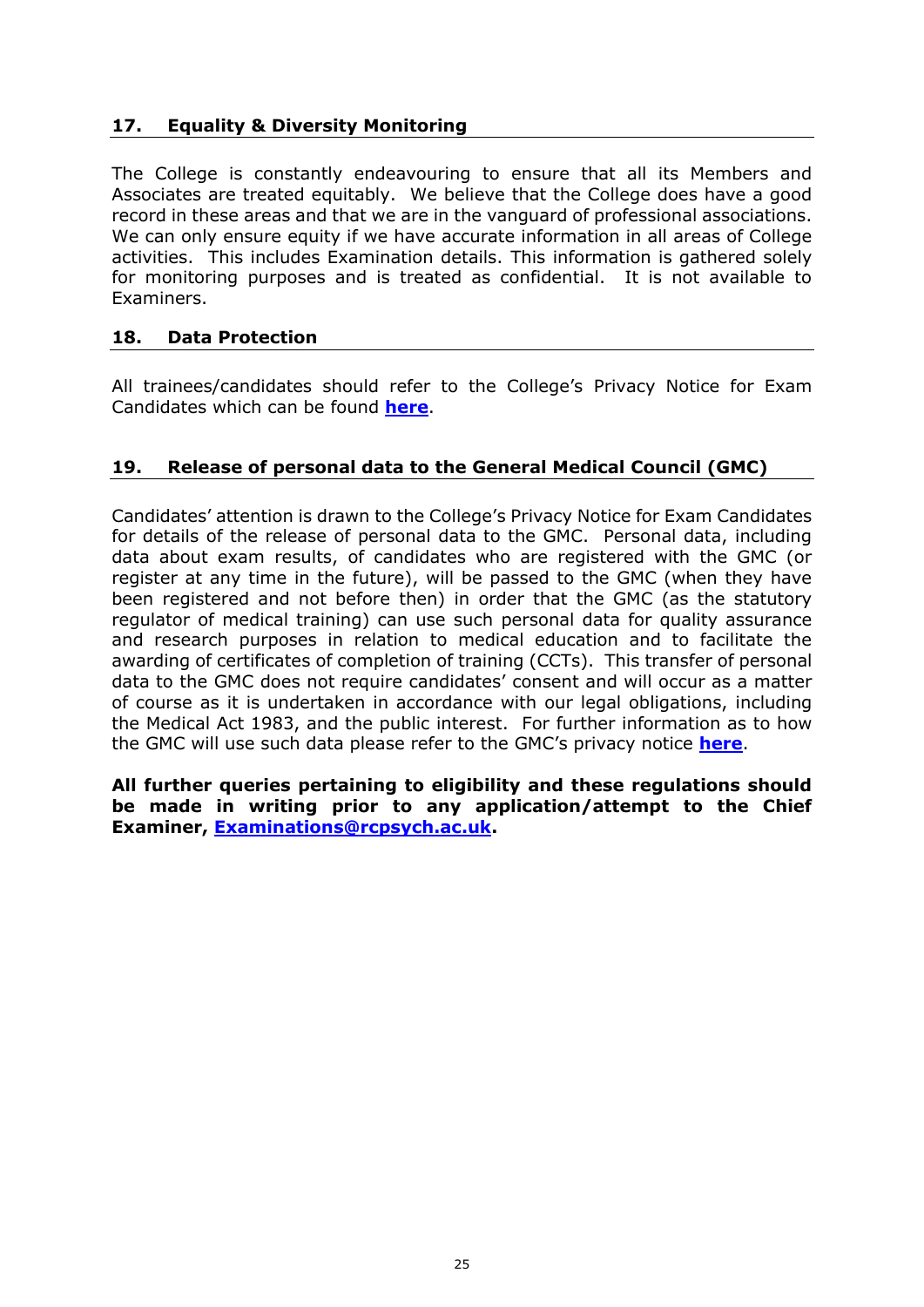# <span id="page-25-0"></span>**IMPORTANT ANNOUNCEMENT**

# **Changes to the MRCPsych Written Papers and Transitional Arrangements**

From 2015 the number of MRCPsych Written papers will reduce from three to two. This follows extensive work undertaken by the various question writing panels and the Examinations sub-Committee. The main driver behind this was the perception of candidate examination burden. Trainee consultation through trainee representatives took place as part of this process. The Education, Training & Standards Committee agreed that the Examinations Sub-Committee should work towards reducing the MRCPsych Written Papers from three papers to two papers. An extensive rationalising and syllabus mapping programme began in 2012 which has culminated in the development of two written papers.

The new papers will be launched in April 2015. The current papers 1, 2 and 3 will cease to exist after 31<sup>st</sup> December 2014.

There is one remaining sitting of the current MRCPsych paper 1 in December 2014 and one remaining sitting of the current MRCPsych Papers 2 and 3 in October 2014.

The new papers will comprise of the same areas of assessment:

#### **'MRCPsych Paper A': The scientific and theoretical basis of psychiatry**

# **'MRCPsych Paper B': Critical review and the clinical topics in psychiatry**

For a transitional period Paper A will be split into two sections A (i) and A (ii) and will be held on the same day. These papers are equivalent to the current Paper 1 and 2. Therefore, those candidates who currently and in 2015 only hold a pass in either Paper 1 or Paper 2 will be required to sit either paper A (i) or Paper A (ii) respectively.

The updated syllabus for MRCPsych Papers A and B can be found on the Examinations pages of the College website [http://www.rcpsych.ac.uk/traininpsychiatry/examinations.aspx.](http://www.rcpsych.ac.uk/traininpsychiatry/examinations.aspx)

**With effect April 2019, the papers will each comprise of 150 items made up of MCQ best 1 of 5 and EMI questions.**

**These changes have been approved by the GMC.**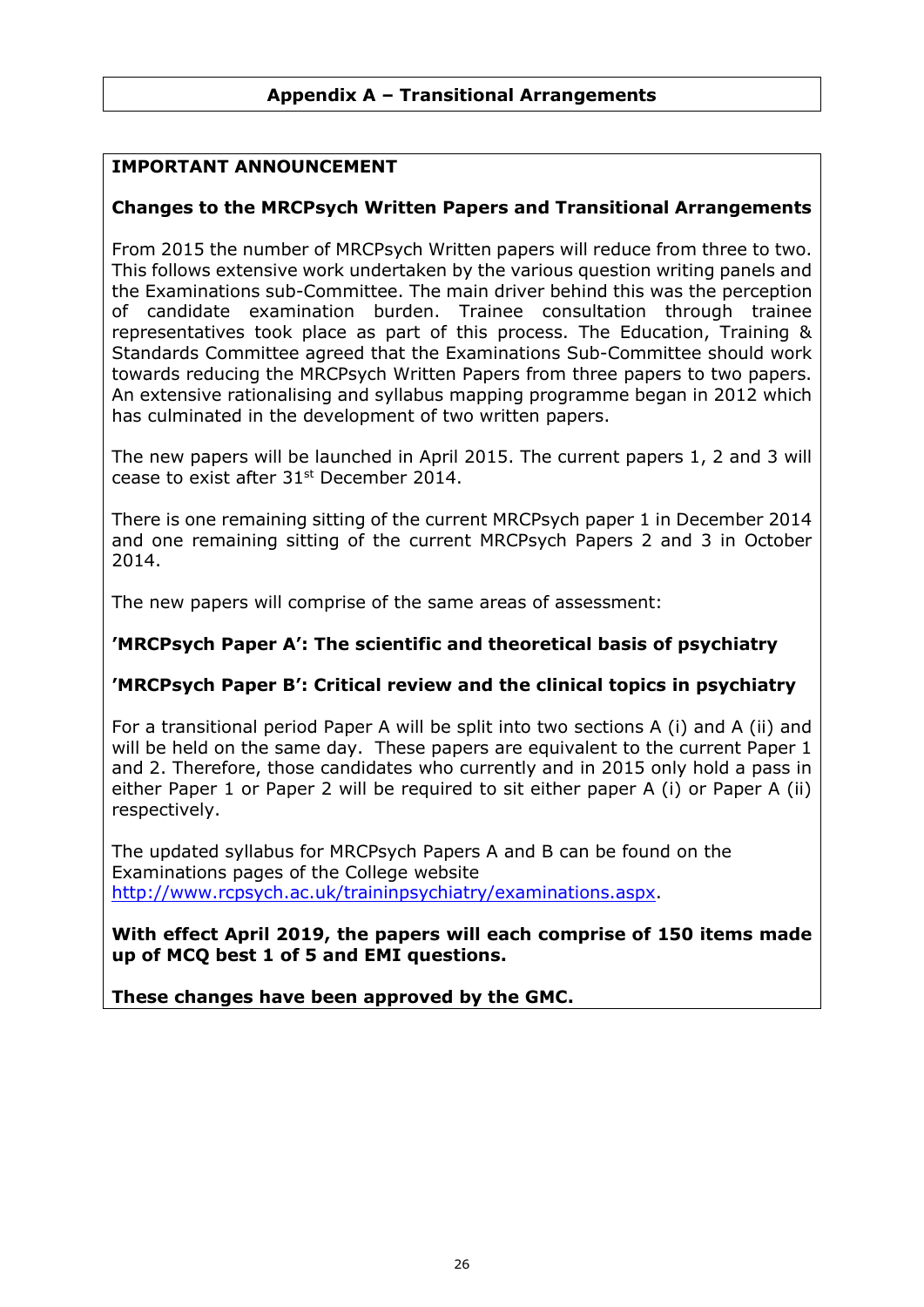# **Appendix B – Written Paper Validity Periods**

<span id="page-26-0"></span>All Written Paper Validity Periods are published on the examinations pages of the college website

| <b>First Written Paper</b><br><b>Passed</b> | <b>Results Published</b> | 1643 days from Date<br>of Publication |
|---------------------------------------------|--------------------------|---------------------------------------|
| Paper 3 Diet 1 2008                         | 3 April 2008             | 2 October 2012                        |
| Paper 1 Diet 2 2008                         | 1 July 2008              | 30 December 2012                      |
| Paper 2 Diet 2 2008                         | 1 July 2008              | 30 December 2012                      |
| Paper 3 Diet 2 2008                         | 16 September 2008        | 17 March 2013                         |
| Paper 1 Diet 3 2008                         | 19 December 2008         | 19 June 2013                          |
| Paper 2 Diet 3 2008                         | 19 December 2008         | 19 June 2013                          |
| Paper 1 Diet 1 2009                         | 3 July 2009              | 1 January 2014                        |
| Paper 2 Diet 1 2009                         | 3 July 2009              | 1 January 2014                        |
| Paper 3 Diet 1 2009                         | 2 February 2009          | 3 August 2013                         |
| Paper 1 Diet 2 2009                         | 7 December 2009          | 7 June 2014                           |
| Paper 2 Diet 2 2009                         | 7 December 2009          | 7 June 2014                           |
| Paper 3 Diet 2 2009                         | 11 September 2009        | 12 March 2014                         |
| Paper 1 Diet 1 2010                         | 13 September 2010        | 14 March 2015                         |
| Paper 2 Diet 1 2010                         | 13 September 2010        | 14 March 2015                         |
| Paper 3 Diet 1 2010                         | 8 February 2010          | 9 August 2014                         |
| Paper 1 Diet 2 2010                         | 7 February 2011          | 8 August 2015                         |
| Paper 2 Diet 2 2010                         | 7 February 2011          | 8 August 2015                         |
| Paper 3 Diet 2 2010                         | 12 July 2010             | 10 January 2015                       |
| Paper 3 Diet 3 2010                         | 12 November 2010         | 13 May 2015                           |
| Paper 1 Diet 1 2011                         | 9 September 2011         | 9 March 2016                          |
| Paper 2 Diet 1 2011                         | 20 April 2011            | 19 October 2015                       |
| Paper 3 Diet 1 2011                         | 20 April 2011            | 19 October 2015                       |
| Paper 1 Diet 2 2011                         | 3 February 2012          | 3 August 2016                         |
| Paper 2 Diet 2 2011                         | 7 November 2011          | 7 May 2016                            |
| Paper 3 Diet 2 2011                         | 7 November 2011          | 7 May 2016                            |
| Paper 1 Diet 1 2012                         | 28 August 2012           | 26 February 2017                      |
| Paper 2 Diet 1 2012                         | 11 May 2012              | 9 November 2016                       |
| Paper 3 Diet 1 2012                         | 11 May 2012              | 9 November 2016                       |
| Paper 1 Diet 2 2012                         | 15 February 2013         | 16 August 2017                        |
| Paper 2 Diet 2 2012                         | 9 November 2012          | 10 May 2017                           |
| Paper 3 Diet 2 2012                         | 9 November 2012          | 10 May 2017                           |
| Paper 1 Diet 1 2013                         | 2 August 2013            | 31 January 2018                       |
| Paper 2 Diet 1 2013                         | 20 May 2013              | 18 November 2017                      |
| Paper 3 Diet 1 2013                         | 20 May 2013              | 18 November 2017                      |
| Paper 1 Diet 2 2013                         | 14 February 2014         | 15 August 2018                        |
| Paper 2 Diet 2 2013                         | 8 November 2013          | 9 May 2018                            |
| Paper 3 Diet 2 2013                         | 8 November 2013          | 9 May 2018                            |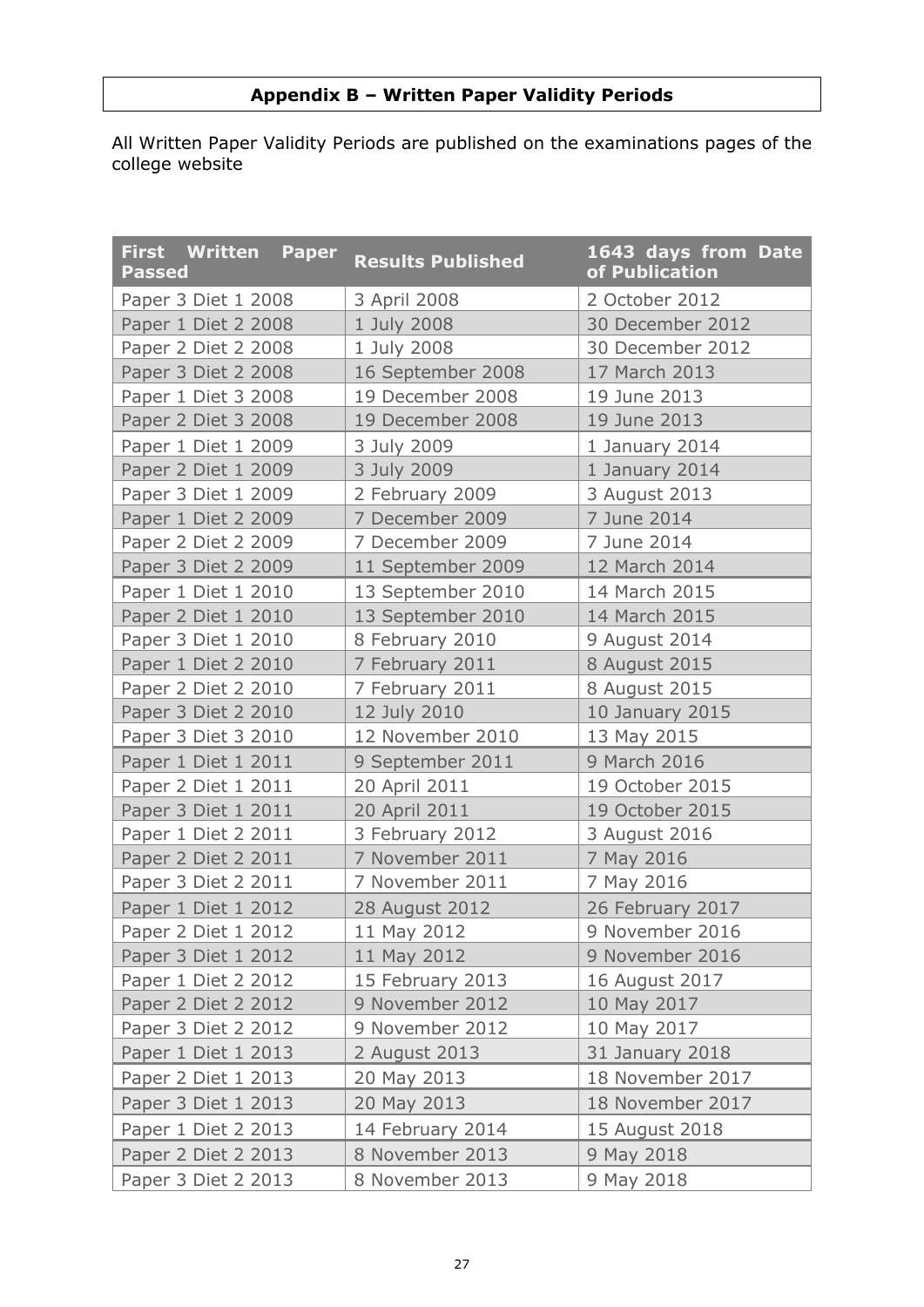| <b>First Written Paper</b><br><b>Passed</b> | <b>Results Published</b> | 1643 days from Date<br>of Publication |
|---------------------------------------------|--------------------------|---------------------------------------|
| Paper 1 Diet 1 2014                         | 1 August 2014            | 30 January 2019                       |
| Paper 2 Diet 1 2014                         | 16 May 2014              | 14 November 2018                      |
|                                             |                          |                                       |
| Paper 3 Diet 1 2014                         | 16 May 2014              | 14 November 2018                      |
| Paper 1 Diet 2 2014                         | 13 February 2015         | 14 August 2019                        |
| Paper 2 Diet 2 2014                         | 7 November 2014          | 8 May 2019                            |
| Paper 3 Diet 2 2014                         | 7 November 2014          | 8 May 2019                            |
| Paper A Diet 1 2015                         | 7 August 2015            | 05 February 2020                      |
| Paper B Diet 1 2015                         | 18 May 2015              | 16 November 2019                      |
| Paper A Diet 2 2015                         | 19 February 2016         | 19 August 2020                        |
| Paper B Diet 2 2015                         | 6 November 2015          | 6 May 2020                            |
| Paper A Diet 1 2016                         | 19 July 2016             | 17 January 2021                       |
| Paper B Diet 1 2016                         | 13 May 2016              | 11 November 2020                      |
| Paper A Diet 2 2016                         | 17 February 2017         | 18 August 2021                        |
| Paper B Diet 2 2016                         | 4 November 2016          | 5 May 2021                            |
| Paper A Diet 1 2017                         | 18 July 2017             | 16 January 2022                       |
| Paper B Diet 1 2017                         | 5 April 2017             | 3 November 2021                       |
| Paper A Diet 2 2017                         | 16 February 2018         | 17 August 2022                        |
| Paper B Diet 2 2017                         | 3 November 2017          | 4 May 2022                            |
| Paper A Diet 1 2018                         | 17 July 2018             | 15 January 2023                       |
| Paper B Diet 1 2018                         | 8 May 2018               | 6 November 2022                       |
| Paper A Diet 2 2018                         | 15 February 2019         | 16 August 2023                        |
| Paper B Diet 2 2018                         | 9 November 2018          | 10 May 2023                           |
| Paper A Diet 1 2019                         | 16 July 2019             | 13 January 2024                       |
| Paper B Diet 1 2019                         | 9 May 2019               | 6 November 2023                       |
| Paper A Diet 2 2019                         | 17 February 2020         | 16 August 2024                        |
| Paper B Diet 2 2019                         | 8 November 2019          | 7 May 2024                            |